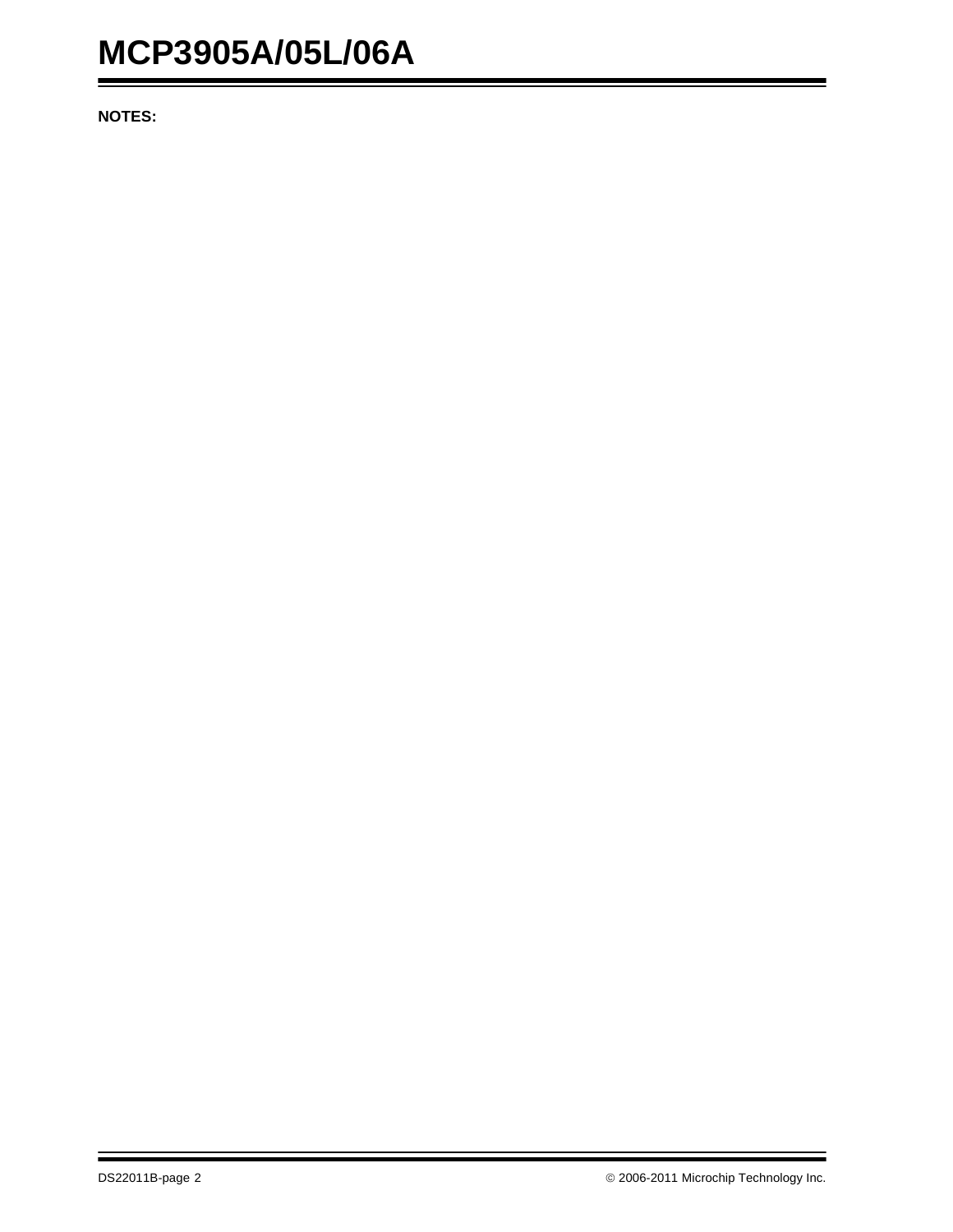#### <span id="page-2-7"></span>**1.0 ELECTRICAL CHARACTERISTICS**

#### **Absolute Maximum Ratings †**

| Digital inputs and outputs w.r.t. $A_{GND}$ -0.6V to $V_{DD}$ +0.6V |
|---------------------------------------------------------------------|
|                                                                     |
|                                                                     |
|                                                                     |
|                                                                     |
| Soldering temperature of leads (10 seconds)  +300°C                 |
| ESD on the analog inputs (HBM, MM)5.0 kV, 500V                      |
|                                                                     |

**† Notice:** Stresses above those listed under *"*Maximum Ratings*"* may cause permanent damage to the device. This is a stress rating only and functional operation of the device at those or any other conditions above those indicated in the operation listings of this specification is not implied. Exposure to maximum rating conditions for extended periods may affect device reliability.

| Electrical Specifications: Unless otherwise indicated, all parameters apply at $AV_{DD} = DV_{DD} = 4.5V - 5.5V$ ,                               |                |                          |                |                          |                        |                                                                              |
|--------------------------------------------------------------------------------------------------------------------------------------------------|----------------|--------------------------|----------------|--------------------------|------------------------|------------------------------------------------------------------------------|
| Internal V <sub>REF</sub> , HPF turned on (AC mode), A <sub>GND</sub> , D <sub>GND</sub> = 0V, MCLK = 3.58 MHz; T <sub>A</sub> = -40°C to +85°C. |                |                          |                |                          |                        |                                                                              |
| <b>Parameter</b>                                                                                                                                 | Sym            | Min                      | <b>Typ</b>     | Max                      | <b>Units</b>           | <b>Comment</b>                                                               |
| <b>Overall Measurement Accuracy</b>                                                                                                              |                |                          |                |                          |                        |                                                                              |
| <b>Energy Measurement Error</b>                                                                                                                  | E              |                          | 0.1            |                          | $%F_{OUT}$             | Channel 0 swings 1:500 range,<br>MCP3905A, MCP3905L only<br>(Note 1, Note 4) |
|                                                                                                                                                  |                |                          | 0.1            |                          | $%F_{OUT}$             | Channel 0 swings 1:1000 range,<br>MCP3906A only (Note 1, Note 4)             |
| No-Load Threshold/<br>Minimum Load                                                                                                               | <b>NLT</b>     |                          | 0.0015         |                          | $%$ $F_{OUT}$<br>Max   | Disabled when F2, F1, F0 = 0, 1, 1<br>(Note 5, Note 6)                       |
| Phase Delay Between<br>Channels                                                                                                                  |                |                          |                | 1/MCLK                   | s                      | $HPF = 0$ and 1, < 1 MCLK<br>(Note 4, Note 6, Note 7)                        |
| <b>AC Power Supply Rejection</b><br>(output frequency variation)                                                                                 | <b>AC PSRR</b> |                          | 0.01           |                          | $%F_{OUT}$             | F2, F1, F0 = 0, 1, 1 (Note 3)                                                |
| DC Power Supply Rejection<br>(output frequency<br>variation)                                                                                     | DC PSRR        |                          | 0.01           |                          | $%$ Е $_{\Omega\Pi}$ т | HPF = 1, Gain = 1 (Note 3)                                                   |
| System Gain Error                                                                                                                                |                |                          | 3              | 10                       | $%$ $F_{OUT}$          | (Note 2, Note 5)                                                             |
| <b>ADC/PGA Specifications</b>                                                                                                                    |                |                          |                |                          |                        |                                                                              |
| <b>Offset Error</b>                                                                                                                              | $V_{OS}$       |                          | $\overline{2}$ | 5                        | mV                     | Referred to Input                                                            |
| <b>Gain Error Match</b>                                                                                                                          |                |                          | 0.5            |                          | $%$ $F_{OUT}$          | (Note 5)                                                                     |
| <b>Internal Voltage Reference</b>                                                                                                                |                |                          |                |                          |                        |                                                                              |
| Voltage                                                                                                                                          |                | $\overline{\phantom{0}}$ | 2.4            | $\overline{\phantom{0}}$ | $\vee$                 |                                                                              |
| Tolerance                                                                                                                                        |                |                          | ±2             |                          | %                      |                                                                              |
| Tempco                                                                                                                                           |                |                          | 15             |                          | ppm/°C                 |                                                                              |

**ELECTRICAL CHARACTERISTICS**

<span id="page-2-0"></span>**Note 1:** Measurement error = (Energy Measured By Device - True Energy)/True Energy \* 100%. Accuracy is measured with signal ( $\pm 660$  mV) on Channel 1. F<sub>OUT0</sub>, F<sub>OUT1</sub> pulse outputs. Valid from 45 Hz to 65 Hz. See typical performance curves for higher frequencies and increased dynamic range.

<span id="page-2-6"></span>**2:** Does not include internal V<sub>REF</sub>. Gain = 1, CH0 = 470 mVDC, CH1 = 660 mVDC, difference between measured output frequency and expected transfer function.

<span id="page-2-5"></span>**3:** Percent of HF<sub>OUT</sub> output frequency variation; Includes external  $V_{REF} = 2.5V$ , CH1 = 100 mVRMS @ 50 Hz, CH2 = 100 mVRMS @ 50 Hz,  $AV_{DD} = 5V + 1V_{pp}$  @ 100 Hz. DC PSRR: 5V ±500 mV

<span id="page-2-1"></span>**4:** Error applies down to 60 degree lead (PF = 0.5 capacitive) and 60 degree lag (PF = 0.5 inductive).

- <span id="page-2-2"></span>**5:** Refer to **[Section 4.0 "Device Overview"](#page-14-0)** for complete description.
- <span id="page-2-3"></span>**6:** Specified by characterization, not production tested.

<span id="page-2-4"></span>**7:** 1 MCLK period at 3.58 MHz is equivalent to less than <0.005 degrees at 50 or 60 Hz.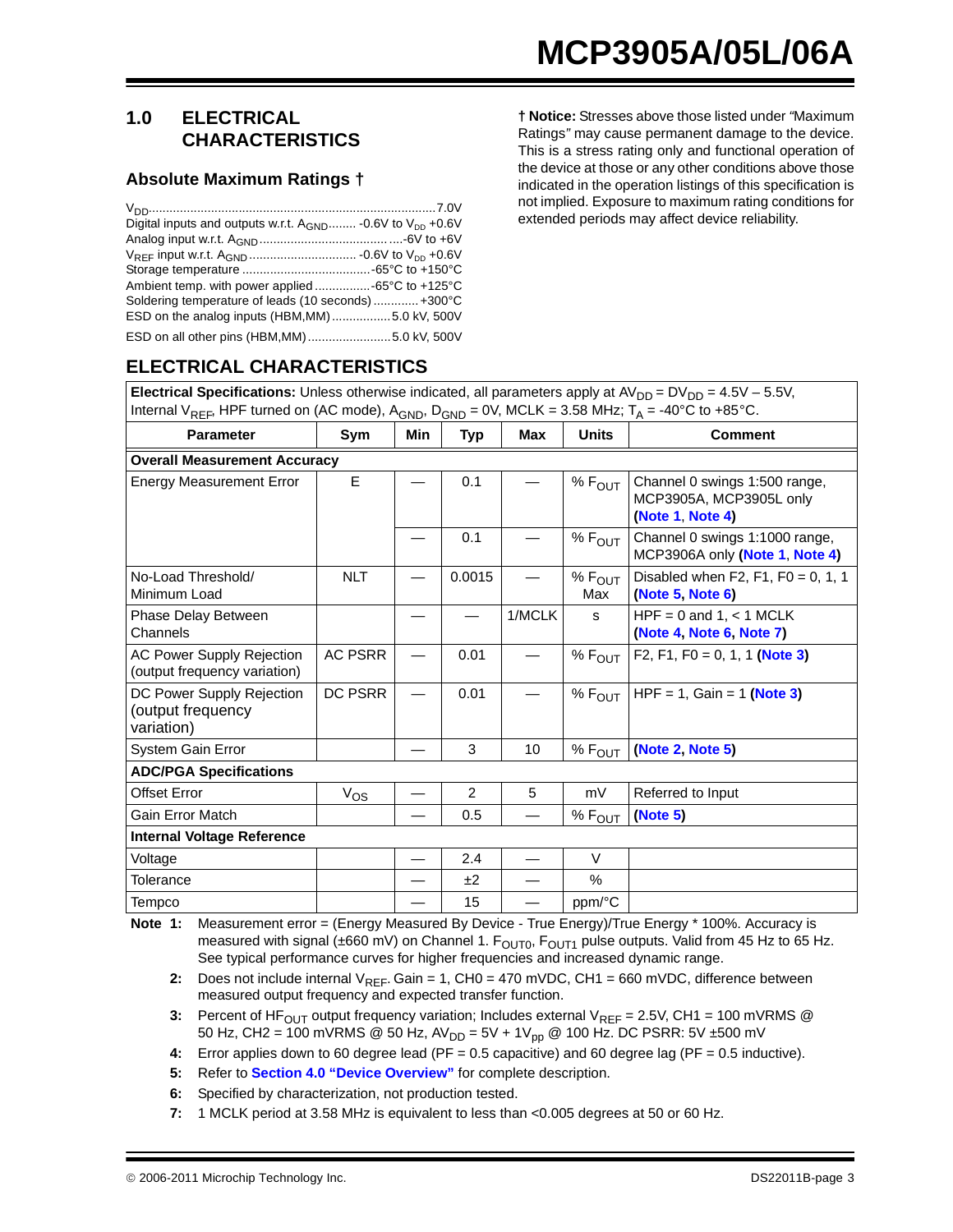### **ELECTRICAL CHARACTERISTICS (CONTINUED)**

| Electrical Specifications: Unless otherwise indicated, all parameters apply at $AV_{DD} = DV_{DD} = 4.5V - 5.5V$ ,                               |             |     |            |        |              |                                                    |
|--------------------------------------------------------------------------------------------------------------------------------------------------|-------------|-----|------------|--------|--------------|----------------------------------------------------|
| Internal V <sub>REF</sub> , HPF turned on (AC mode), A <sub>GND</sub> , D <sub>GND</sub> = 0V, MCLK = 3.58 MHz; T <sub>A</sub> = -40°C to +85°C. |             |     |            |        |              |                                                    |
| <b>Parameter</b>                                                                                                                                 | Sym         | Min | <b>Typ</b> | Max    | <b>Units</b> | <b>Comment</b>                                     |
| <b>Reference Input</b>                                                                                                                           |             |     |            |        |              |                                                    |
| Input Range                                                                                                                                      |             | 2.2 |            | 2.6    | $\vee$       |                                                    |
| Input Impedance                                                                                                                                  |             | 3.2 |            |        | $k\Omega$    |                                                    |
| Input Capacitance                                                                                                                                |             |     |            | 10     | рF           |                                                    |
| <b>Analog Inputs</b>                                                                                                                             |             |     |            |        |              |                                                    |
| Maximum Signal Level                                                                                                                             |             |     |            | ±1     | V            | CH0+, CH0-, CH1+, CH1- to A <sub>GND</sub>         |
| Differential Input Voltage<br>Range Channel 0                                                                                                    |             |     |            | ±470/G | mV           | G = PGA Gain on Channel 0                          |
| Differential Input Voltage<br>Range Channel 1                                                                                                    |             |     |            | ±660   | mV           |                                                    |
| Input Impedance                                                                                                                                  |             | 390 |            |        | $k\Omega$    | Proportional to 1/MCLK frequency                   |
| <b>Bandwidth</b><br>(Notch Frequency)                                                                                                            |             |     | 14         |        | kHz          | Proportional to MCLK frequency,<br><b>MCLK/256</b> |
| <b>Oscillator Input</b>                                                                                                                          |             |     |            |        |              |                                                    |
| <b>Frequency Range</b>                                                                                                                           | <b>MCLK</b> | 1   |            | 4      | <b>MHz</b>   |                                                    |
| <b>Power Specifications</b>                                                                                                                      |             |     |            |        |              |                                                    |
| <b>Operating Voltage</b>                                                                                                                         |             | 4.5 |            | 5.5    | V            | AV <sub>DD</sub> , DV <sub>DD</sub>                |
| $I_{DD,A}$                                                                                                                                       | $I_{DD,A}$  |     | 2.7        | 3.0    | mA           | AV <sub>DD</sub> pin only                          |
| $I_{DD,D}$                                                                                                                                       | O,OU        |     | 1.2        | 2.0    | mA           | $DV_{DD}$ pin only                                 |

**Note 1:** Measurement error = (Energy Measured By Device - True Energy)/True Energy \* 100%. Accuracy is measured with signal ( $\pm 660$  mV) on Channel 1.  $F_{\text{OUT1}}$ ,  $F_{\text{OUT1}}$  pulse outputs. Valid from 45 Hz to 65 Hz. See typical performance curves for higher frequencies and increased dynamic range.

- **2:** Does not include internal V<sub>REF</sub>. Gain = 1, CH0 = 470 mVDC, CH1 = 660 mVDC, difference between measured output frequency and expected transfer function.
- **3:** Percent of HF<sub>OUT</sub> output frequency variation; Includes external  $V_{REF} = 2.5V$ , CH1 = 100 mVRMS @ 50 Hz, CH2 = 100 mVRMS @ 50 Hz, AV<sub>DD</sub> = 5V + 1V<sub>pp</sub> @ 100 Hz. DC PSRR: 5V ±500 mV
- **4:** Error applies down to 60 degree lead (PF = 0.5 capacitive) and 60 degree lag (PF = 0.5 inductive).
- **5:** Refer to **Section 4.0 "Device Overview"** for complete description.
- **6:** Specified by characterization, not production tested.
- **7:** 1 MCLK period at 3.58 MHz is equivalent to less than <0.005 degrees at 50 or 60 Hz.

#### **TEMPERATURE CHARACTERISTICS**

| <b>Electrical Specifications:</b> Unless otherwise indicated, $V_{DD} = 4.5V - 5.5V$ , A <sub>GND</sub> , D <sub>GND</sub> = 0V. |     |     |            |            |       |                   |
|----------------------------------------------------------------------------------------------------------------------------------|-----|-----|------------|------------|-------|-------------------|
| <b>Parameters</b>                                                                                                                | Sym | Min | <b>Typ</b> | <b>Max</b> | Units | <b>Conditions</b> |
| <b>Temperature Ranges</b>                                                                                                        |     |     |            |            |       |                   |
| Specified Temperature Range                                                                                                      | Ά   | -40 |            | +85        | °C    |                   |
| <b>Operating Temperature Range</b>                                                                                               | ١A  | -40 |            | $+125$     | °C    | (Note)            |
| Storage Temperature Range                                                                                                        | A   | -65 |            | $+150$     | °C    |                   |

<span id="page-3-0"></span>**Note:** The MCP3905A/05L/06A operate over this extended temperature range, but with reduced performance. In any case, the Junction Temperature  $(T<sub>1</sub>)$  must not exceed the Absolute Maximum specification of +150°C.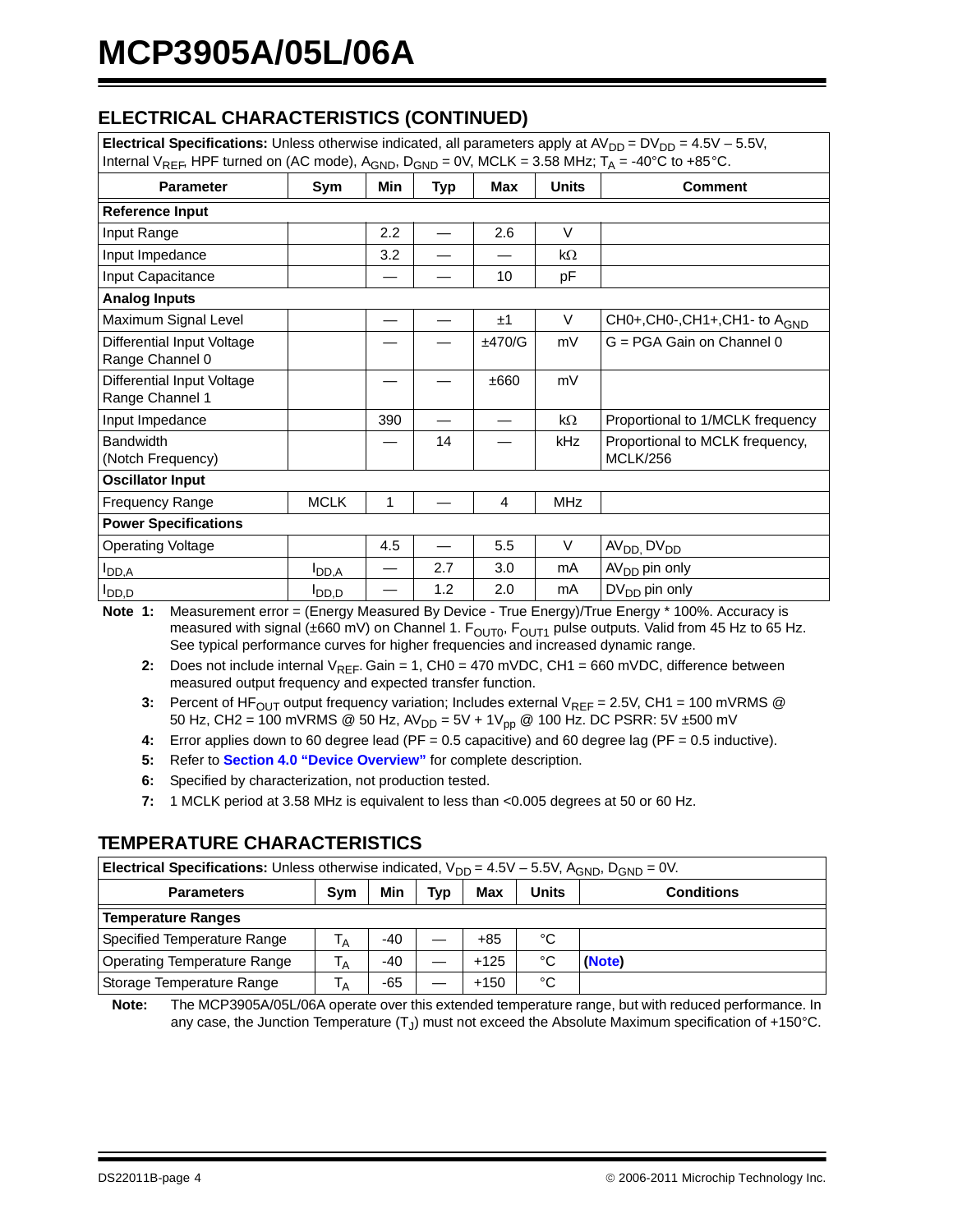#### <span id="page-4-3"></span>**TIMING CHARACTERISTICS**

| Electrical Specifications: Unless otherwise indicated, all parameters apply at $AV_{DD} = DV_{DD} = 4.5V - 5.5V$ , |                  |                          |                          |                          |               |                                           |
|--------------------------------------------------------------------------------------------------------------------|------------------|--------------------------|--------------------------|--------------------------|---------------|-------------------------------------------|
| A <sub>GND</sub> , D <sub>GND</sub> = 0V, MCLK = 3.58 MHz; T <sub>A</sub> = -40°C to +85°C.                        |                  |                          |                          |                          |               |                                           |
| <b>Parameter</b>                                                                                                   | Sym              | Min                      | Typ                      | Max                      | <b>Units</b>  | <b>Comment</b>                            |
| <b>Frequency Output</b>                                                                                            |                  |                          |                          |                          |               |                                           |
| $F_{\text{OUT0}}$ and $F_{\text{OUT1}}$ Pulse Width<br>(Logic Low) for MCP3905A, MCP3906A<br>devices               | $t_{FW}$         |                          | 275                      |                          | ms            | 984376 MCLK periods<br>(Note 1)           |
| $HFOUT$ Pulse Width for MCP3905A,<br>MCP3906A devices                                                              | $t_{HW}$         |                          | 90                       |                          | ms            | 322160 MCLK periods<br>(Note 2)           |
| $F_{\text{OUT0}}$ and $F_{\text{OUT1}}$ Pulse Width<br>(Logic Low) for MCP3905L device                             | t <sub>FW</sub>  |                          | 130                      |                          | ms            | 465344 MCLK periods<br>(Note 1)           |
| HF <sub>OUT</sub> Pulse Width for MCP3905L<br>device                                                               | $t_{HW}$         |                          | 65                       |                          | <sub>ms</sub> | 232672 MCLK periods<br>(Note 2)           |
| F <sub>OUT0</sub> and F <sub>OUT1</sub> Pulse Period                                                               | $t_{FP}$         | Refer to Equation 4-1    |                          |                          | s             |                                           |
| HF <sub>OUT</sub> Pulse Period                                                                                     | $t_{HP}$         | Refer to Equation 4-2    |                          |                          | s             |                                           |
| F <sub>OUT0</sub> to F <sub>OUT1</sub> Falling-Edge Time                                                           | t <sub>FS2</sub> | $\overline{\phantom{0}}$ | $0.5 t_{FP}$             | $\overline{\phantom{0}}$ |               |                                           |
| F <sub>OUT0</sub> to F <sub>OUT1</sub> Min Separation                                                              | $t_{FS}$         |                          | 4/MCLK                   | $\overline{\phantom{0}}$ |               |                                           |
| $FOUT0$ and $FOUT1$ Output High Voltage                                                                            | $V_{OH}$         | 4.5                      |                          | $\overline{\phantom{0}}$ | V             | $I_{OH} = 10$ mA, $DV_{DD} = 5.0V$        |
| F <sub>OUT0</sub> and F <sub>OUT1</sub> Output Low Voltage                                                         | $V_{OL}$         |                          |                          | 0.5                      | V             | $I_{OL}$ = 10 mA, DV <sub>DD</sub> = 5.0V |
| HF <sub>OUT</sub> Output High Voltage                                                                              | $V_{OH}$         | 4.0                      |                          | $\overline{\phantom{0}}$ | V             | $I_{OH} = 5$ mA, $DV_{DD} = 5.0V$         |
| HF <sub>OUT</sub> Output Low Voltage                                                                               | $V_{OL}$         |                          | $\overline{\phantom{0}}$ | 0.5                      | V             | $I_{OL} = 5$ mA, $DV_{DD} = 5.0V$         |
| High-Level Input Voltage<br>(All Digital Input Pins)                                                               | V <sub>IH</sub>  | 2.4                      |                          | —                        | $\vee$        | $DV_{DD} = 5.0V$                          |
| Low Level Input Voltage<br>(All Digital Input Pins)                                                                | $V_{IL}$         |                          |                          | 0.85                     | V             | $DV_{DD} = 5.0V$                          |
| Input Leakage Current                                                                                              |                  | —                        |                          | ±3                       | μA            | $V_{IN} = 0, V_{IN} = DV_{DD}$            |
| Pin Capacitance                                                                                                    |                  |                          |                          | 10                       | pF            | Note <sub>3</sub>                         |

<span id="page-4-1"></span><span id="page-4-0"></span>Note 1: If output pulse period (t<sub>FP</sub>) falls below 984376\*2 MCLK periods for MCP3905A/6A and 465344\*2 MCLK periods for MCP3905L, then  $t_{FW}$  = 1/2  $t_{FP}$ .

2: If output pulse period (t<sub>HP</sub>) falls below 322160\*2 MCLK periods for MCP3905A/6A and 232672\*2 MCLK periods for MCP3905L, then t<sub>HW</sub> = 1/2 t<sub>HP</sub>. When F2, F1,F0 = 011, t<sub>HW</sub> is fixed to 18 µs (64 MCLK) periods).

<span id="page-4-2"></span>**3:** Specified by characterization, not production tested.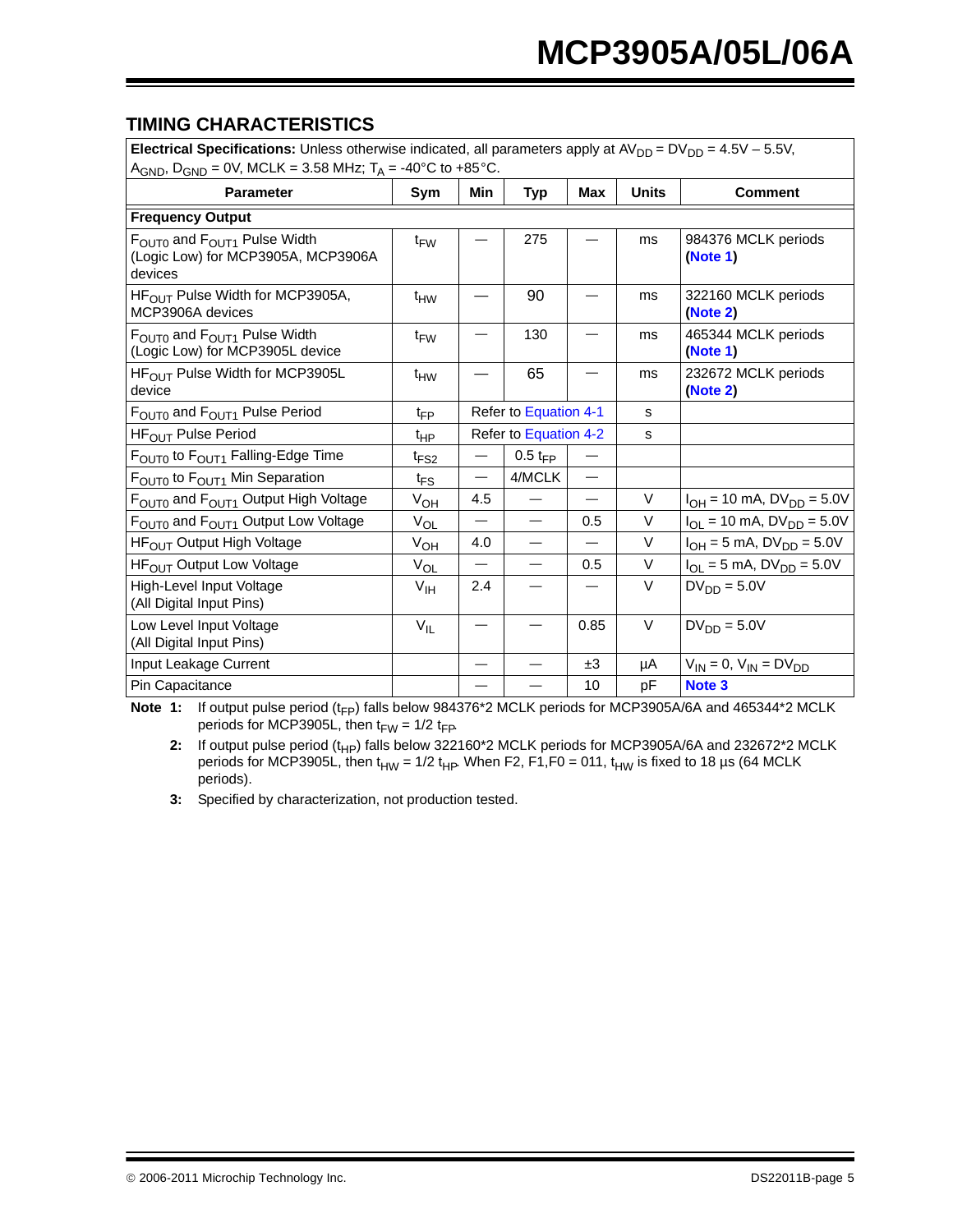

<span id="page-5-0"></span>*FIGURE 1-1: Output Timings for Pulse Outputs and Negative Power Pin.*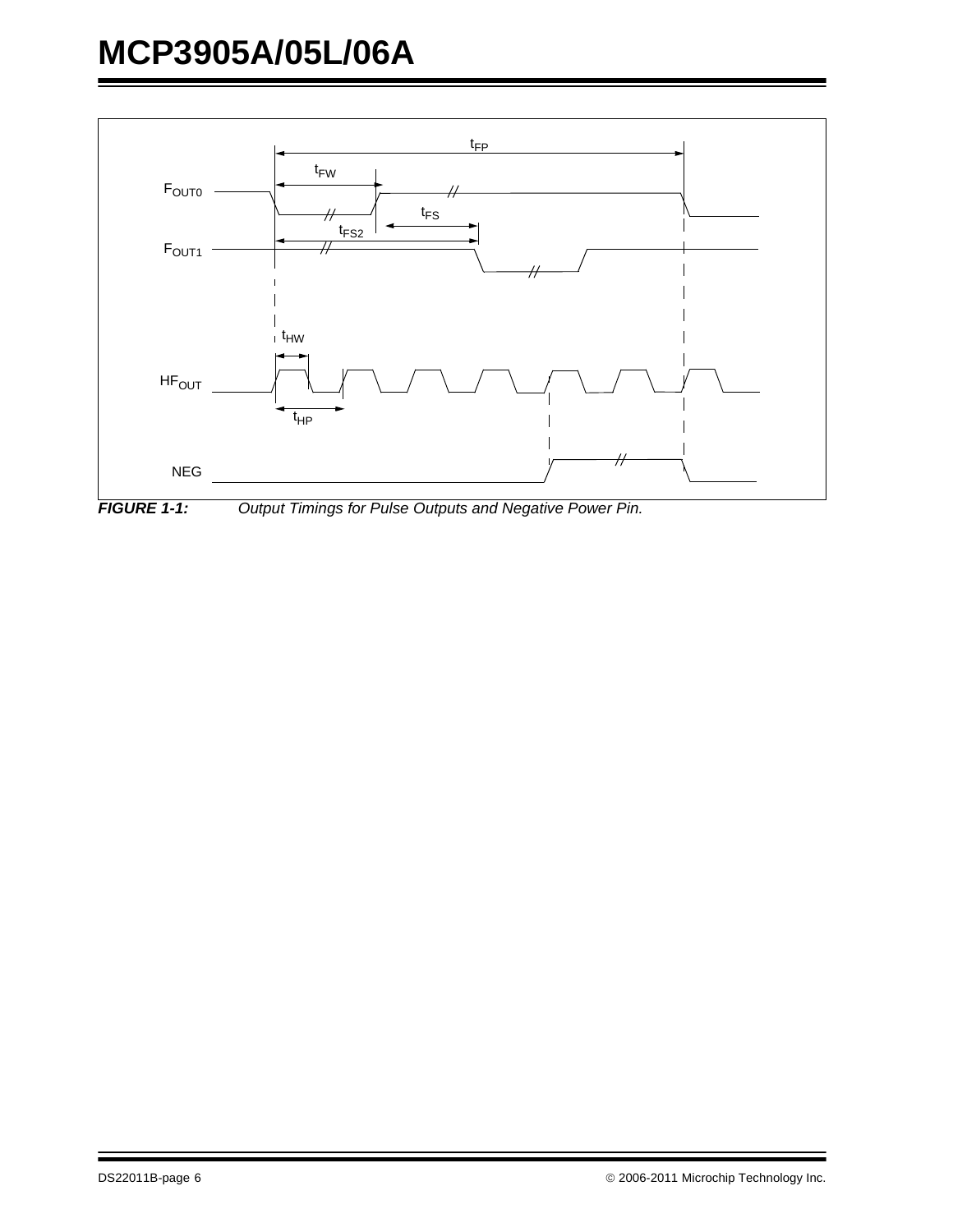### <span id="page-6-0"></span>**2.0 TYPICAL PERFORMANCE CURVES**

**Note:** The graphs and tables provided following this note are a statistical summary based on a limited number of samples and are provided for informational purposes only. The performance characteristics listed herein are not tested or guaranteed. In some graphs or tables, the data presented may be outside the specified operating range (e.g., outside specified power supply range) and therefore outside the warranted range.



*FIGURE 2-1: Measurement Error, Gain = 8 PF = 1.*



*FIGURE 2-2: Measurement Error, Gain = 16, PF = 1.*



*FIGURE 2-3: Measurement Error, Gain = 32, PF = 1.*



*FIGURE 2-4: Measurement Error, Gain = 8, PF = 0.5.*



*FIGURE 2-5: Measurement Error, Gain = 16, PF = 0.5.*



*FIGURE 2-6: Measurement Error, Gain =32, PF = 0.5.*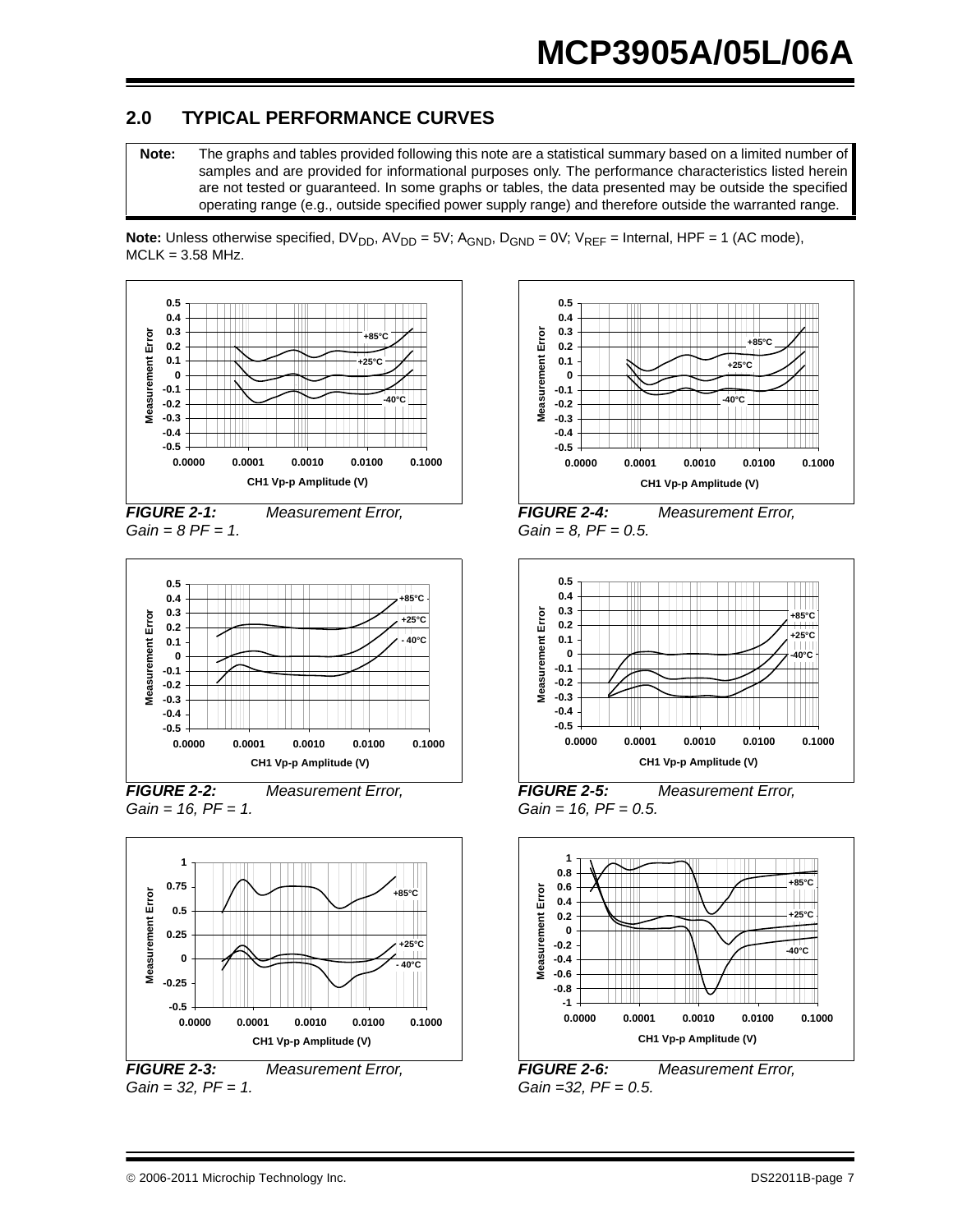





*FIGURE 2-8: Measurement Error, Gain = 2, PF = 1.*



*FIGURE 2-9: Measurement Error, Gain = 1, PF = + 0.5.*



*FIGURE 2-10: Measurement Error, Gain = 2, PF = + 0.5.*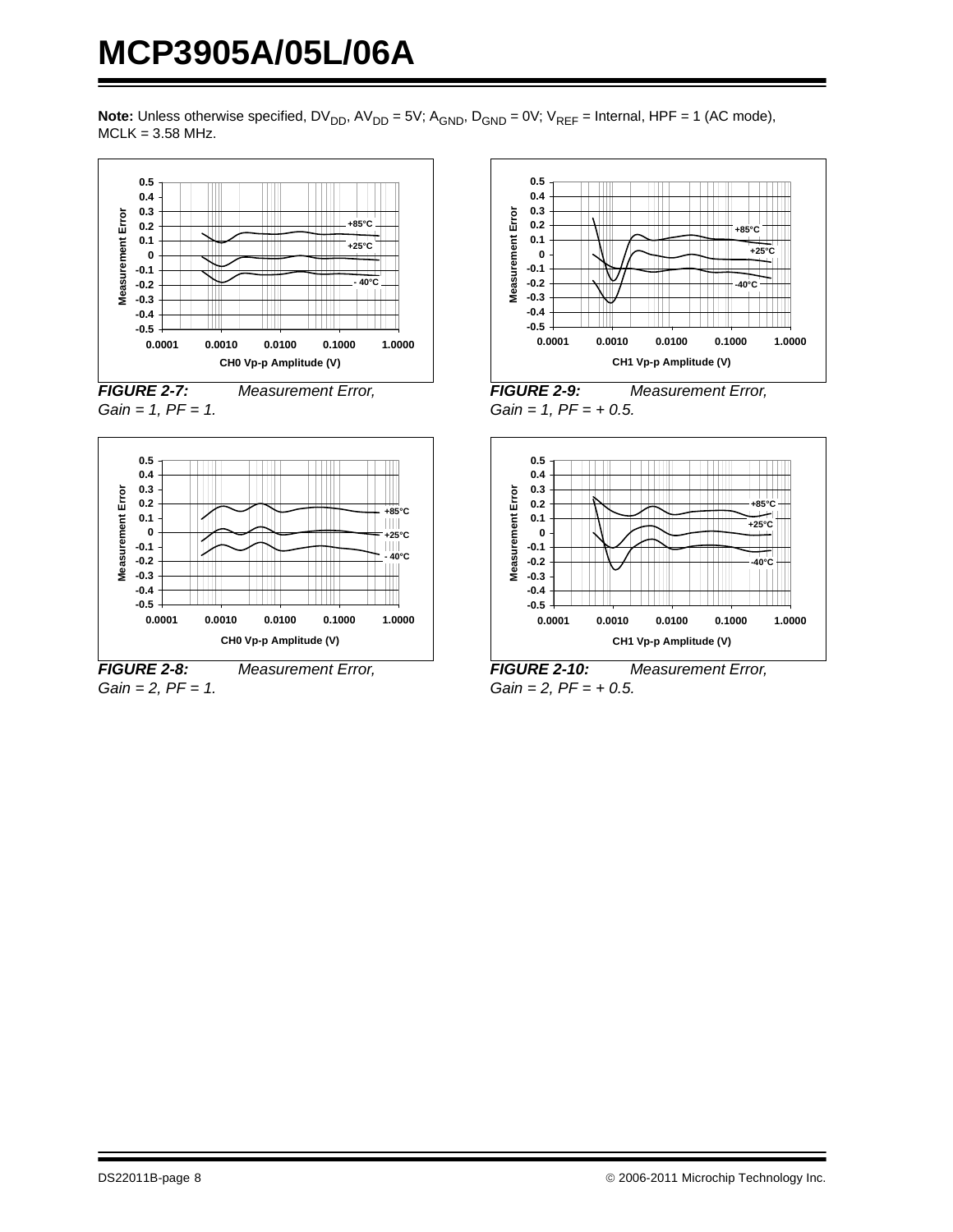

<span id="page-8-0"></span>*FIGURE 2-11: Measurement Error, Temperature = +125°C, Gain = 1.*



*FIGURE 2-12: Measurement Error, Temperature = +125°C, Gain = 2.*



*FIGURE 2-13: Measurement Error, Temperature =*  $+125^{\circ}$ *C, Gain = 8.* 



<span id="page-8-1"></span>*FIGURE 2-14: Measurement Error, Temperature = +125°C, Gain = 16.*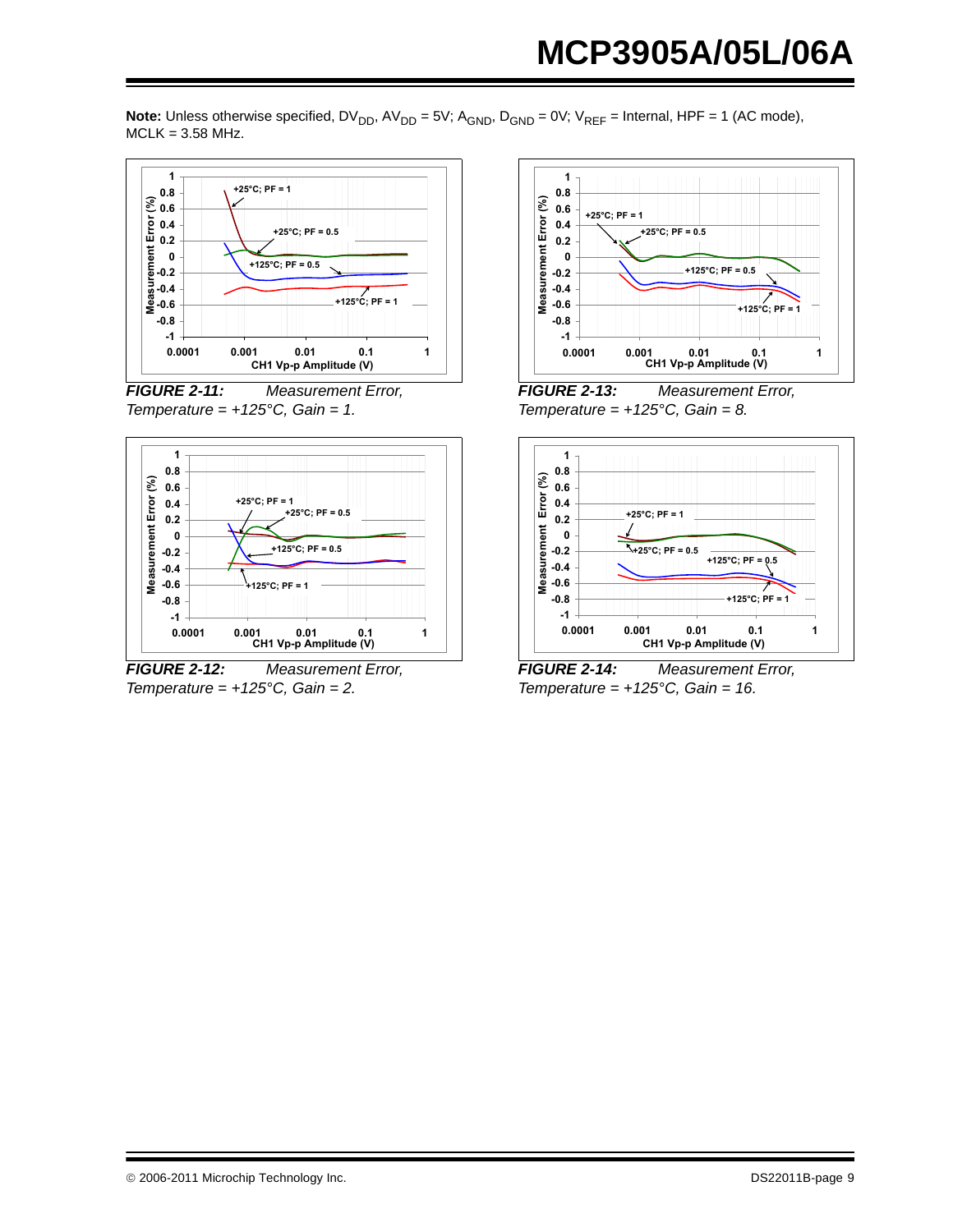





*FIGURE 2-16: Channel 0 Offset Error (DC Mode, HPF off), G = 1.*



*FIGURE 2-17: Channel 0 Offset Error (DC Mode, HPF off), G = 8.*



*FIGURE 2-18: Channel 0 Offset Error (DC Mode, HPF Off), G = 16.*



*FIGURE 2-19:* Measurement Error vs. V<sub>DD</sub> *(G = 16).*



**FIGURE 2-20:** Measurement Error vs. V<sub>DD</sub>,  $G = 16$ , External  $V_{REF}$ .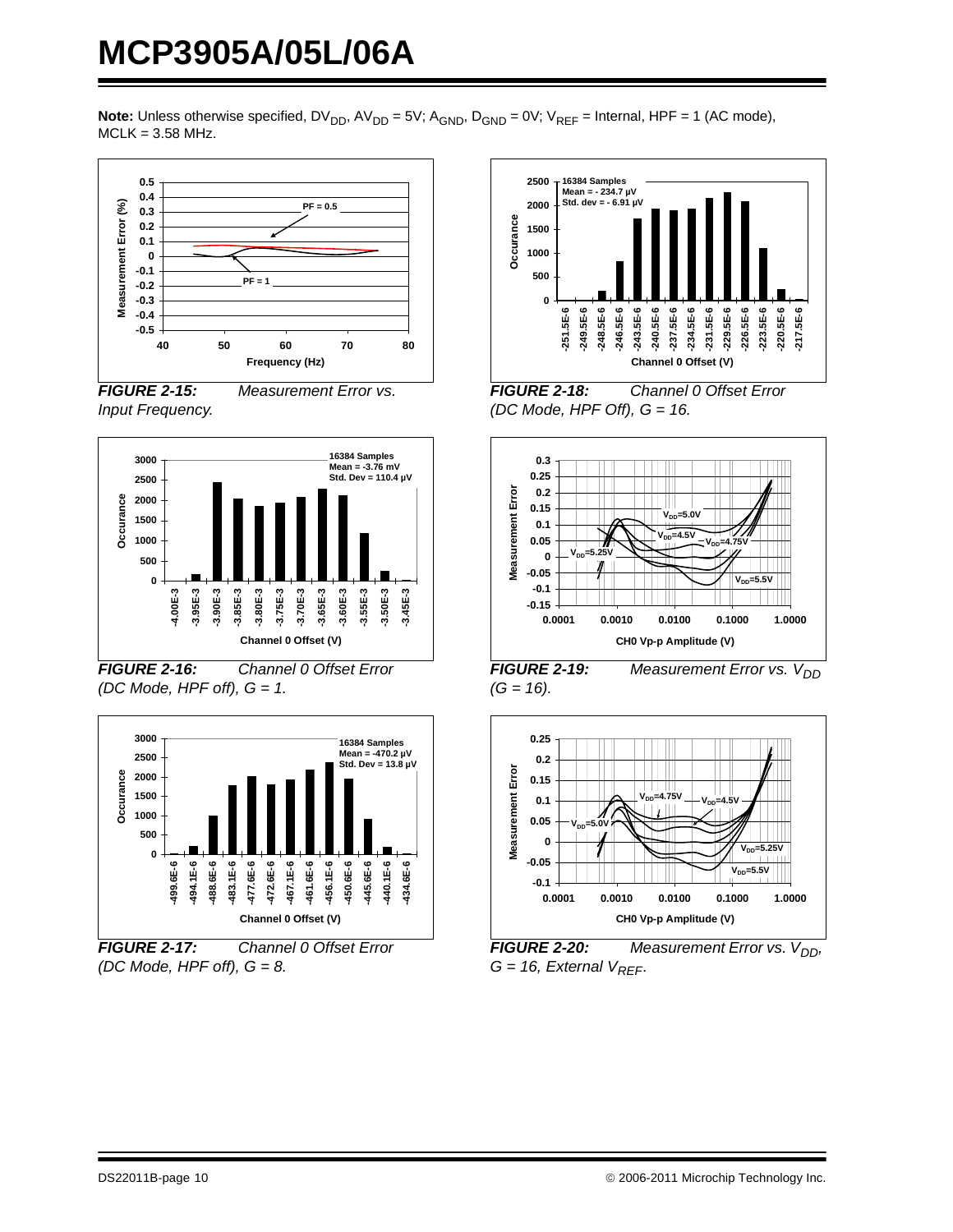





*FIGURE 2-22: Measurement Error w/ External V<sub>REF</sub> (G = 8).* 



*FIGURE 2-23: Measurement Error*   $w$ / External  $V_{REF}$  (G = 16).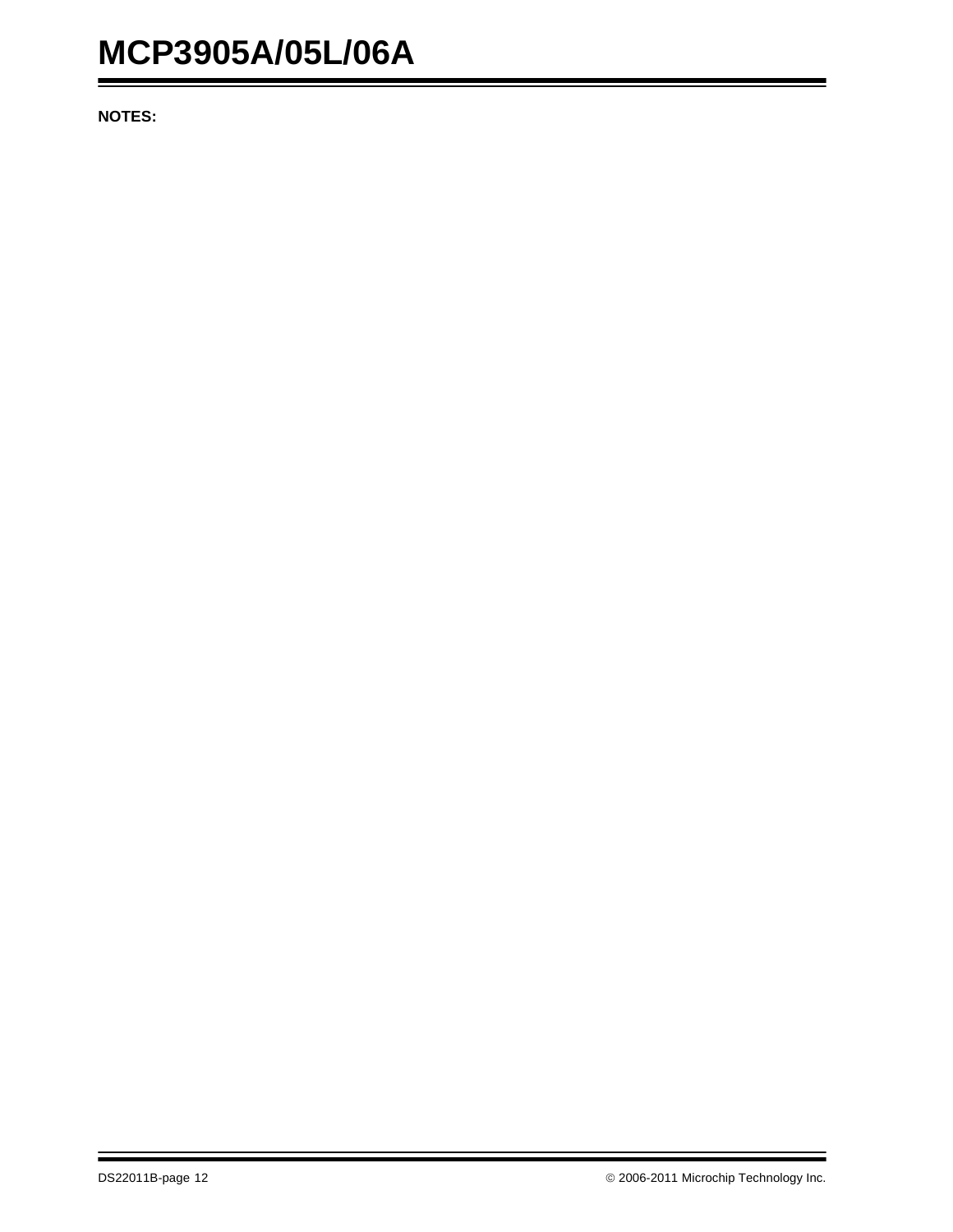#### **3.0 PIN DESCRIPTIONS**

The descriptions of the pins are listed in [Table 3-1.](#page-12-0)

| Pin No.        | Symbol            | <b>Function</b>                                                |
|----------------|-------------------|----------------------------------------------------------------|
| 1              | $DV_{DD}$         | Digital Power Supply Pin                                       |
| $\overline{2}$ | <b>HPF</b>        | High-Pass Filters Control Logic Pin                            |
| 3              | AV <sub>DD</sub>  | Analog Power Supply Pin                                        |
| $\overline{4}$ | <b>NC</b>         | No Connect                                                     |
| 5              | $CHO+$            | Non-Inverting Analog Input Pin for Channel 0 (Current Channel) |
| 6              | CH <sub>0</sub> - | Inverting Analog Input Pin for Channel 0 (Current Channel)     |
| $\overline{7}$ | CH <sub>1</sub> - | Inverting Analog Input Pin for Channel 1 (Voltage Channel)     |
| 8              | $CH1+$            | Non-Inverting Analog Input Pin for Channel 1 (Voltage Channel) |
| 9              | <b>MCLR</b>       | Master Clear Logic Input Pin                                   |
| 10             | REFIN/OUT         | Voltage Reference Input/Output Pin                             |
| 11             | A <sub>GND</sub>  | Analog Ground Pin, Return Path for internal analog circuitry   |
| 12             | F2                | Frequency Control for HF <sub>OUT</sub> Logic Input Pin        |
| 13             | F1                | Frequency Control for F <sub>OUT0/1</sub> Logic Input Pin      |
| 14             | F <sub>0</sub>    | Frequency Control for F <sub>OUT0/1</sub> Logic Input Pin      |
| 15             | G <sub>1</sub>    | Gain Control Logic Input Pin                                   |
| 16             | G <sub>0</sub>    | Gain Control Logic Input Pin                                   |
| 17             | OSC <sub>1</sub>  | Oscillator Crystal Connection Pin or Clock Input Pin           |
| 18             | OSC <sub>2</sub>  | Oscillator Crystal Connection Pin or Clock Output Pin          |
| 19             | <b>NC</b>         | No Connect                                                     |
| 20             | <b>NEG</b>        | Negative Power Logic Output Pin                                |
| 21             | $D_{GND}$         | Digital Ground Pin, Return Path for Internal Digital Circuitry |
| 22             | $HF_{OUT}$        | High-Frequency Logic Output Pin (Intended for Calibration)     |
| 23             | F <sub>OUT1</sub> | Differential Mechanical Counter Logic Output Pin               |
| 24             | F <sub>ouro</sub> | Differential Mechanical Counter Logic Output Pin               |

#### <span id="page-12-0"></span>**TABLE 3-1: PIN FUNCTION TABLE**

#### **3.1** Digital V<sub>DD</sub> (DV<sub>DD</sub>)

 $DV<sub>DD</sub>$  is the power supply pin for the digital circuitry within the MCP3905A/05L/06A devices.

This pin requires appropriate bypass capacitors and should be maintained to 5V ±10% for specified operation. Refer to **[Section 5.0 "Applications](#page-20-0) [Information"](#page-20-0)**.

#### <span id="page-12-1"></span>**3.2 High-Pass Filter Input Logic Pin (HPF)**

HPF controls the state of the high-pass filter in both input channels. A logic '1' enables both filters, removing any DC offset coming from the system or the device. A logic '0' disables both filters, allowing DC voltages to be measured.

#### **3.3** Analog V<sub>DD</sub> (AV<sub>DD</sub>)

 $AV<sub>DD</sub>$  is the power supply pin for the analog circuitry within the MCP3905A/05L/06A devices.

This pin requires appropriate bypass capacitors and should be maintained to  $5V \pm 10\%$  for specified operation. Refer to **[Section 5.0 "Applications](#page-20-0) [Information"](#page-20-0)**.

#### **3.4 Current Channel (CH0-, CH0+)**

CH0- and CH0+ are the fully differential analog voltage input channels for the current measurement, containing a PGA for small-signal input, such as shunt current sensing. The linear and specified region of this channel is dependant on the PGA gain. This corresponds to a maximum differential voltage of ±470 mV/GAIN and maximum absolute voltage, with respect to  $A_{GND}$ , of ±1V. Up to ±6V can be applied to these pins without the risk of permanent damage.

Refer to **[Section 1.0 "Electrical Characteristics"](#page-2-7)**.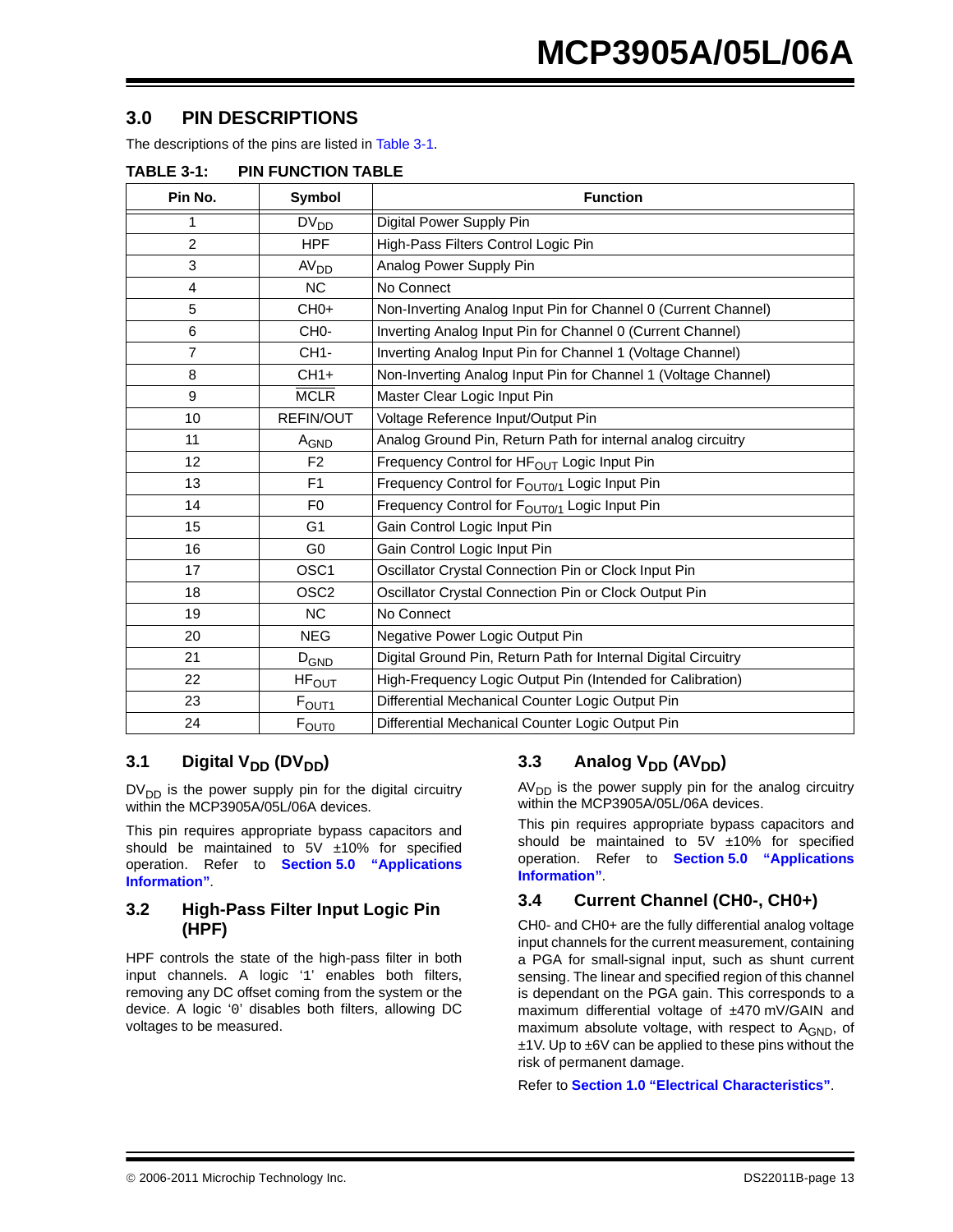#### **3.5 Voltage Channel (CH1-,CH1+)**

CH1- and CH1+ are the fully differential analog voltage input channels for voltage measurement. The linear and specified region of these channels have a maximum differential voltage of ±660 mV and a maximum absolute voltage of  $±1V$ , with respect to  $A_{GND}$ . Up to  $\pm 6V$  can be applied to these pins without the risk of permanent damage.

Refer to **[Section 1.0 "Electrical Characteristics"](#page-2-7)**.

#### **3.6 Master Clear (MCLR)**

MCLR controls the reset for both delta-sigma ADCs, all digital registers, the SINC filters for each channel and all accumulators post multiplier. A logic '0' resets all registers and holds both ADCs in a Reset condition. The charge stored in both ADCs is flushed and their output is maintained to 0x0000h. The only block consuming power on the digital power supply during Reset is the oscillator circuit.

#### **3.7 Reference (REFIN/OUT)**

REFIN/OUT is the output for the internal 2.4V reference. This reference has a typical temperature coefficient of 15 ppm/°C and a tolerance of ±2%. In addition, an external reference can also be used by applying voltage to this pin within the specified range. This pin requires appropriate bypass capacitors to A<sub>GND</sub>, even when using the internal reference only. Refer to **[Section 5.0 "Applications Information"](#page-20-0)**.

#### **3.8** Analog Ground (A<sub>GND</sub>)

A<sub>GND</sub> is the ground connection to internal analog circuitry (ADCs, PGA, band gap reference, POR). To ensure accuracy and noise cancellation, this pin must be connected to the same ground as D<sub>GND</sub>, preferably with a star connection. If an analog ground plane is available, it is recommended that this device be tied to this plane of the PCB. This plane should also reference all other analog circuitry in the system.

#### **3.9 Frequency Control Logic Pins (F2, F1, F0)**

F2, F1 and F0 select the high-frequency output and low-frequency output pin ranges by changing the value of the constants  $F_C$  and  $H_{FC}$  used in the device transfer function.  $F_C$  and  $H_{FC}$  are the frequency constants that define the period of the output pulses for the device.

#### **3.10 Gain Control Logic Pins (G1, G0)**

G1 and G0 select the PGA gain on Channel 0 from three different values: 1, 8 and 16.

#### **3.11 Oscillator (OSC1, OSC2)**

OSC1 and OSC2 provide the master clock for the device. A resonant crystal or clock source with a similar sinusoidal waveform must be placed across these pins to ensure proper operation. The typical clock frequency specified is 3.579545 MHz. However, the clock frequency can be with the range of 1 MHz to 4 MHz without disturbing measurement error. Appropriate load capacitance should be connected to these pins for proper operation.

A full-swing, single-ended clock source may be connected to OSC1 with proper resistors in series to ensure no ringing of the clock source due to fast transient edges.

#### **3.12 Negative Power Output Logic Pin (NEG)**

NEG detects the phase difference between the two channels and will go to a logic '1' state when the phase difference is greater than 90° (i.e., when the measured real power is negative). The output state is synchronous with the rising-edge of  $HF<sub>OUT</sub>$  and maintains the logic '1' until the real power becomes positive again and  $HF<sub>OUT</sub>$  shows a pulse.

#### **3.13 Ground Connection (D<sub>GND</sub>)**

D<sub>GND</sub> is the ground connection to internal digital circuitry (SINC filters, multiplier, HPF, LPF, digital-tofrequency converter and oscillator). To ensure accuracy and noise cancellation,  $D_{GND}$  must be connected to the same ground as A<sub>GND</sub>, preferably with a star connection. If a digital ground plane is available, it is recommended that this device be tied to this plane of the Printed Circuit Board (PCB). This plane should also reference all other digital circuitry in the system.

#### **3.14 High-Frequency Output (HF<sub>OUT</sub>)**

 $HF<sub>OUT</sub>$  is the high-frequency output of the device and supplies the instantaneous real-power information. The output is a periodic pulse output, with its period proportional to the measured real power, and to the  $HF<sub>C</sub>$  constant defined by F0, F1 and F2 pin logic states. This output is the preferred output for calibration due to faster output frequencies, giving smaller calibration times. Since this output gives instantaneous real power, the 2ω ripple on the output should be noted. However, the average period will show minimal drift.

#### 3.15 Frequency Output (F<sub>OUT0</sub>, F<sub>OUT1</sub>)

 $F<sub>OUT0</sub>$  and  $F<sub>OUT1</sub>$  are the frequency outputs of the device that supply the average real-power information. The outputs are periodic pulse outputs, with its period proportional to the measured real power, and to the  $F_c$ constant, defined by F0 and F1 pin logic states. These pins include high-output drive capability for direct use of electromechanical counters and 2-phase stepper motors. Since this output supplies average real power, any  $2\omega$  ripple on the output pulse period is minimal.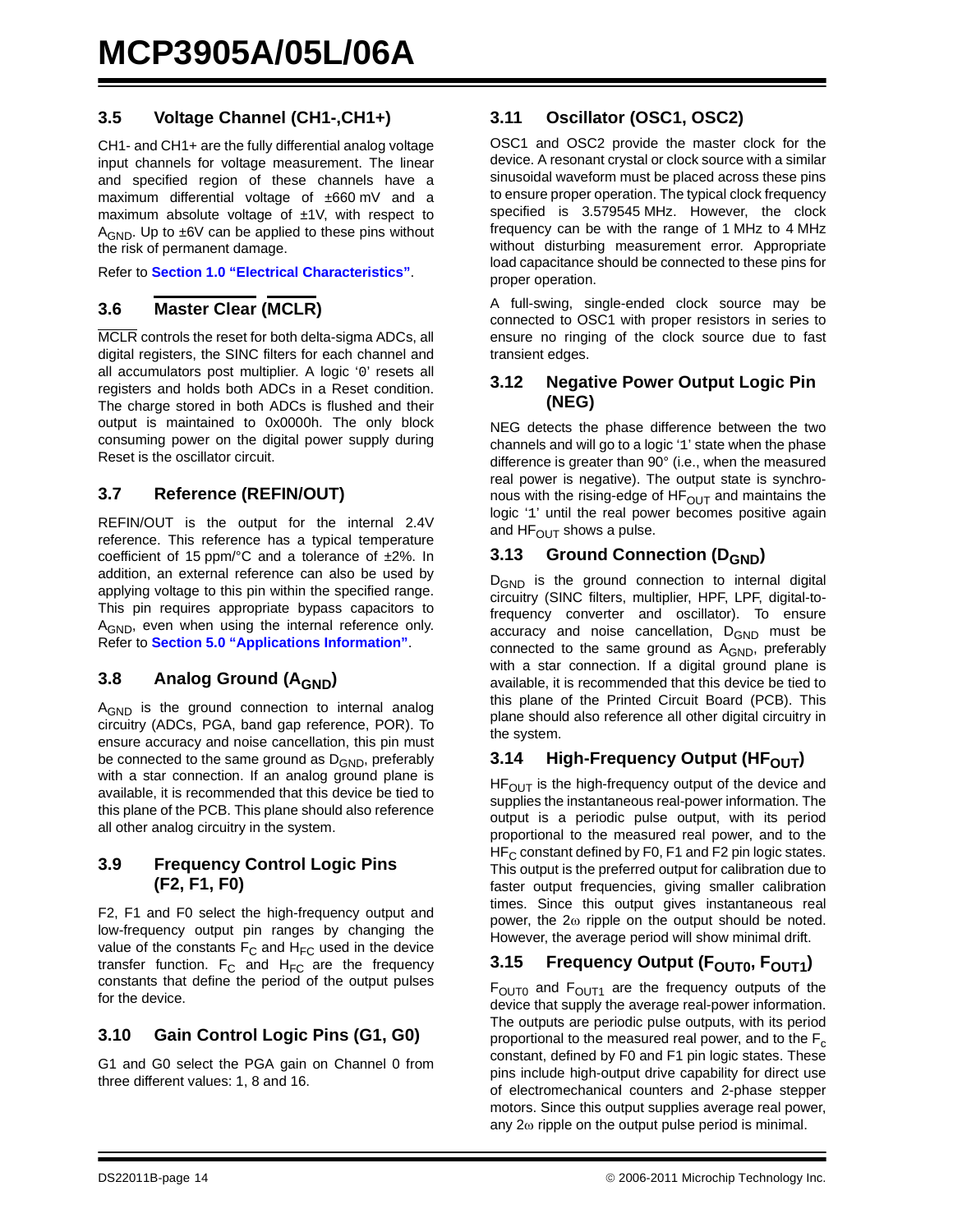#### <span id="page-14-0"></span>**4.0 DEVICE OVERVIEW**

The MCP3905A/05L/06A devices are energy metering ICs that supply a frequency output proportional to active (real) power, and higher frequency output proportional to the instantaneous power for meter calibration. Both channels use 16-bit, second-order, delta-sigma ADCs that oversample the input at a frequency equal to MCLK/4, allowing for wide dynamic range input signals. A Programmable Gain Amplifier (PGA) increases the usable range on the current input channel (Channel 0). The calculation of the active power, and the filtering associated with this calculation is performed in the digital domain, ensuring better stability and drift performance. [Figure 4-1](#page-14-1) represents the simplified block diagram of the MCP3905A/05L/06A, detailing its main signal processing blocks.

Two digital high-pass filters cancel the system offset on both channels such that the real-power calculation does not include any circuit or system offset. After being high-pass filtered, the voltage and current signals are multiplied to give the instantaneous power signal. This signal does not contain the DC offset components, such that the averaging technique can be efficiently used to give the desired active-power output.

The instantaneous power signal contains the realpower information; it is the DC component of the instantaneous power. The averaging technique can be used with both sinusoidal and non-sinusoidal waveforms, as well as for all power factors. The instantaneous power is thus low-pass filtered in order to produce the instantaneous real-power signal.

A digital-to-frequency converter accumulates the instantaneous active real power information to produce output pulses with a frequency proportional to the average real power. The low-frequency pulses present at the  $F<sub>OUT0</sub>$  and  $F<sub>OUT1</sub>$  outputs are designed to drive electromechanical counters and two-phase stepper motors displaying the real-power energy consumed. Each pulse corresponds to a fixed quantity of real energy, selected by the F2, F1 and F0 logic settings. The HF $_{\text{OUT}}$  output has a higher frequency setting and less integration period such that it can represent the instantaneous real-power signal. Due to the shorter accumulation time, it enables the user to proceed to faster calibration under steady load conditions (see Section 4.7 "F<sub>OUT0/1</sub> and HF<sub>OUT</sub> Output **[Frequencies"](#page-17-1)**).



<span id="page-14-1"></span>

*FIGURE 4-1: Simplified* MCP3905A/05L/06A *Block Diagram with Frequency Contents.*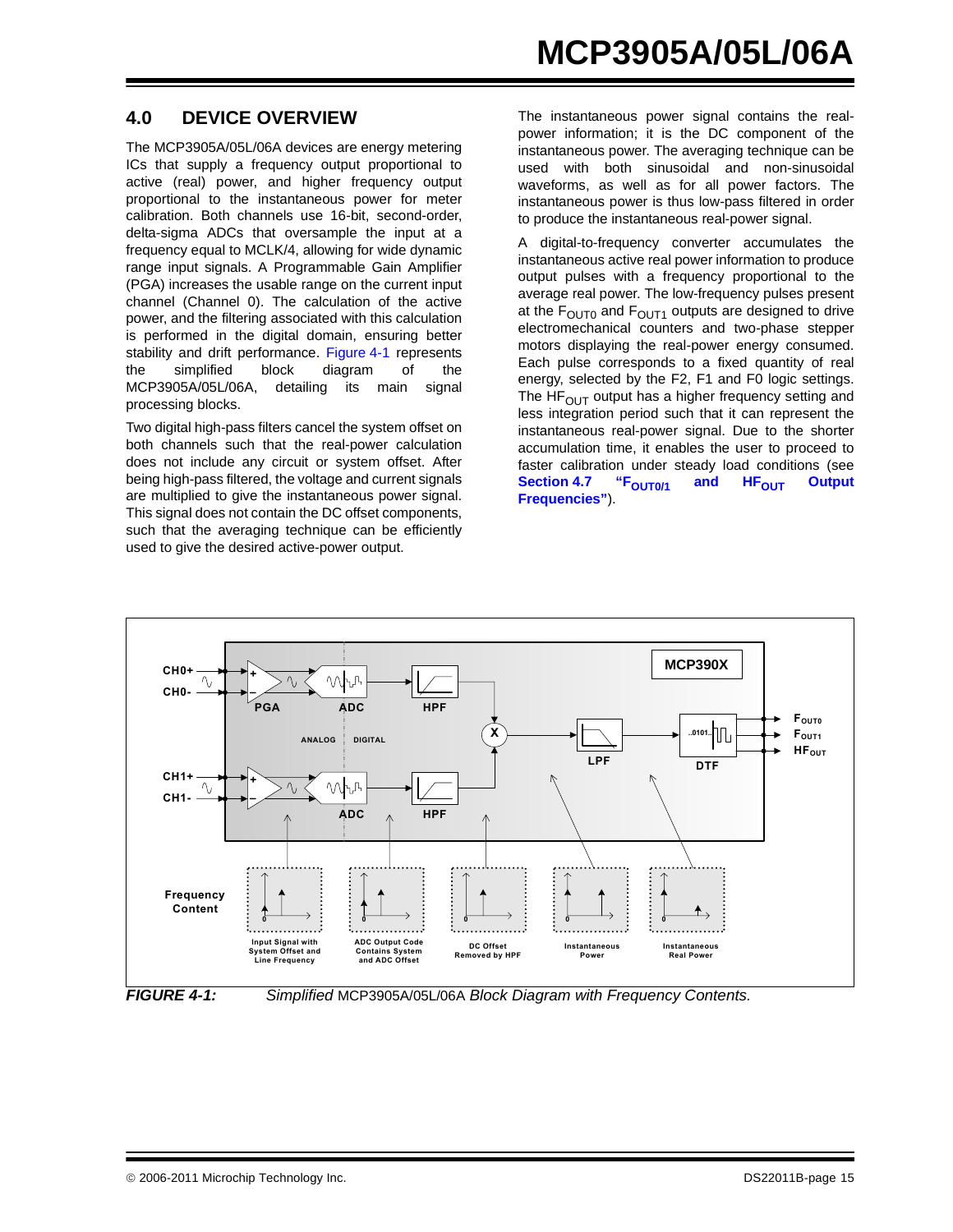#### **4.1 Analog Inputs**

The MCP3905A/05L/06A analog inputs can be connected directly to the current and voltage transducers (such as shunts or current transformers). Each input pin is protected by specialized ESD structures that are certified to pass 5 kV HBM and 500V MM contact charge. These structures also allow up to ±6V continuous voltage to be present at their inputs without the risk of permanent damage.

Both channels have fully differential voltage inputs for better noise performance. The absolute voltage at each pin relative to  $A_{GND}$  should be maintained in the  $±1V$ range during operation in order to ensure the measurement error performance. The common-mode signals should be adapted to respect both the previous conditions and the differential input voltage range. For best performance, the common-mode signals should be referenced to A<sub>GND</sub>.

The current channel comprises a PGA on the front-end to allow for smaller signals to be measured without additional signal conditioning. The maximum differential voltage specified on Channel 0 is equal to ±470 mV/Gain (see [Table 4-1\)](#page-15-0). The maximum peak voltage specified on Channel 1 is equal to ±660 mV.

#### <span id="page-15-0"></span>**TABLE 4-1: MCP3905A/MCP3905L GAIN SELECTIONS**

| G <sub>1</sub> | G <sub>0</sub> | <b>CHO Gain</b> | <b>Maximum</b><br><b>CHO Voltage</b> |
|----------------|----------------|-----------------|--------------------------------------|
|                |                |                 | $±470$ mV                            |
|                |                |                 | $±235$ mV                            |
|                |                |                 | $±60$ mV                             |
|                |                | 16              | $±30$ mV                             |

**TABLE 4-2: MCP3906A GAIN SELECTIONS**

| G1 | G0 | <b>CHO Gain</b> | <b>Maximum</b><br><b>CHO Voltage</b> |
|----|----|-----------------|--------------------------------------|
|    |    |                 | $±470$ mV                            |
|    |    | 32              | $±15$ mV                             |
|    |    |                 | $±60$ mV                             |
|    |    | 16              | $±30$ mV                             |

#### **4.2 16-Bit Delta-Sigma A/D Converters**

The ADCs used in the MCP3905A/05L/06A for both current and voltage channel measurements are deltasigma ADCs. They comprise a second-order, deltasigma modulator using a multi-bit DAC and a thirdorder SINC filter. The delta-sigma architecture is very appropriate for the applications targeted by the MCP3905A/05L/06A because it is a waveform-oriented converter architecture that can offer both high linearity and low distortion performance throughout a wide input dynamic range. It also creates minimal requirements for the anti-aliasing filter design. The multi-bit architecture used in the ADC minimizes quantization noise at the output of the converters without disturbing the linearity.

Both ADCs have a 16-bit resolution, allowing wide input dynamic range sensing. The oversampling ratio of both converters is 64. Both converters are continuously converting during normal operation. When the MCLR pin is low, both converters will be in Reset and output code 0x0000h. If the voltage at the inputs of the ADC is larger than the specified range, the linearity is no longer specified. However, the converters will continue to produce output codes until their saturation point is reached. The DC saturation point is around 700 mV for Channel 0 and 1V for Channel 1, using internal voltage reference.

The clocking signals for the ADCs are equally distributed between the two channels in order to minimize phase delays to less than 1 MCLK period (see **[Section 3.2 "High-Pass Filter Input Logic Pin](#page-12-1) [\(HPF\)"](#page-12-1)**). The SINC filter's main notch is positioned at MCLK/256 (14 kHz with MCLK =  $3.58$  MHz), allowing the user to be able to measure wide harmonic content on either channel. The magnitude response of the SINC filter is shown in [Figure 4-2](#page-15-1).



<span id="page-15-1"></span>*FIGURE 4-2: SINC Filter Magnitude Response (MCLK = 3.58 MHz).*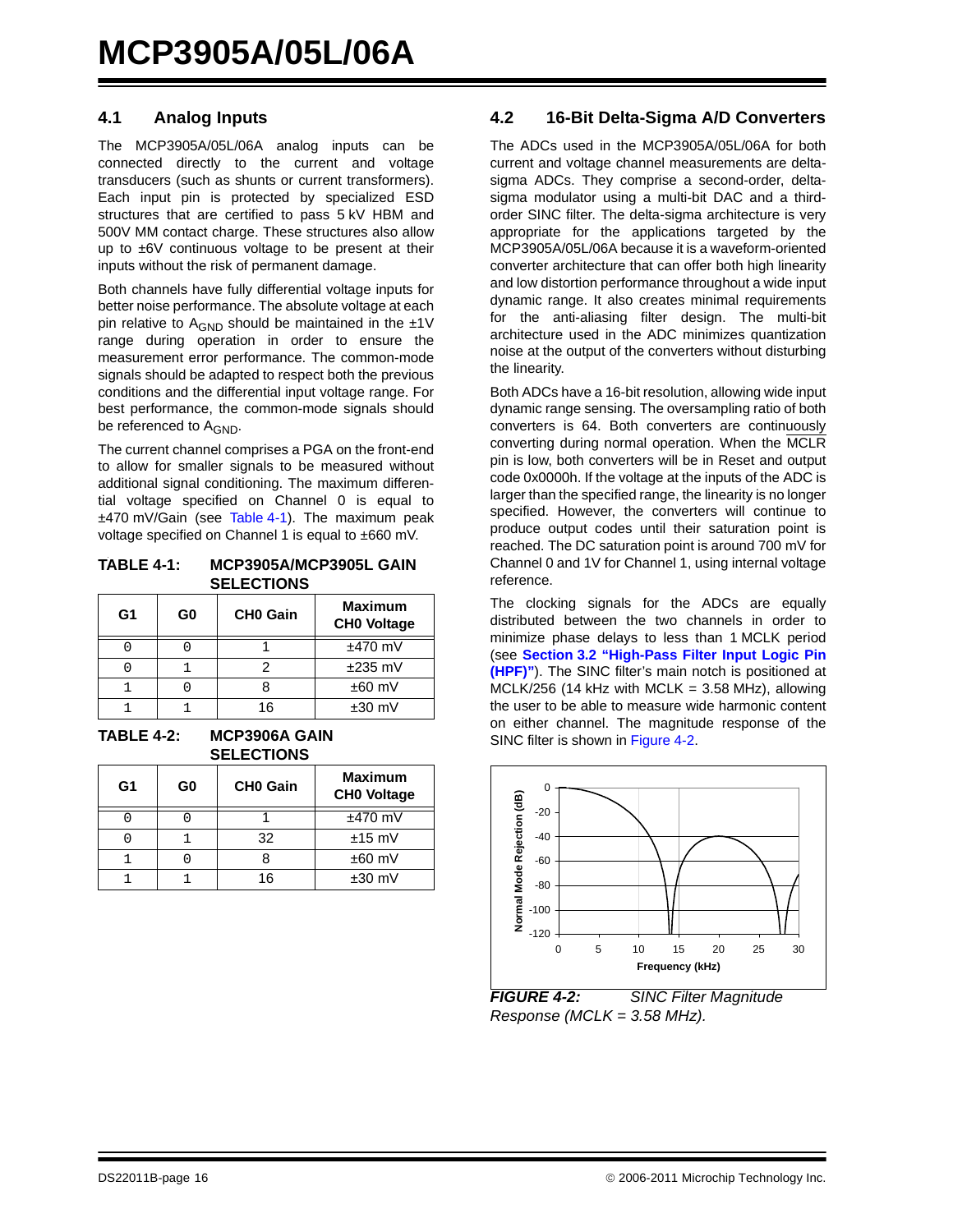#### **4.3** Ultra-Low Drift V<sub>RFF</sub>

The MCP3905A/05L/06A devices contain an internal voltage reference source specially designed to minimize drift over temperature. This internal  $V_{REF}$  supplies reference voltage to both current and voltage channel ADCs. The typical value of this voltage reference is 2.4V ±100 mV. The internal reference has a very low typical temperature coefficient of ±15 ppm/°C, allowing the output frequencies to have minimal variation with respect to temperature since they are proportional to  $(1/V_{REF})^2$ .

The output pin for the voltage reference is REFIN/OUT. Appropriate bypass capacitors must be connected to the REFIN/OUT pin for proper operation (see **[Section 5.0 "Applications Information"](#page-20-0)**). The voltage reference source impedance is typically 4 kΩ, which enables this voltage reference to be overdriven by an external voltage reference source.

If an external voltage reference source is connected to the REFIN/OUT pin, the external voltage will be used as the reference for both current and voltage channel ADCs. The voltage across the source resistor will then be the difference between the internal and external voltage. The allowed input range for the external voltage source goes from 2.2V to 2.6V for accurate measurement error. A  $V_{RFF}$  value outside of this range will cause additional heating and power consumption due to the source resistor, which might affect measurement error.

#### **4.4 Power-On Reset (POR)**

The MCP3905A/05L/06A devices contain an internal POR circuit that monitors analog supply voltage  $AV<sub>DD</sub>$ during operation. This circuit ensures correct device startup at system power-up and system power-down events. The POR circuit has built-in hysteresis and a timer to give a high degree of immunity to potential ripple and noise on the power supplies, allowing proper settling of the power supply during power-up. A 0.1 µF decoupling capacitor should be mounted as close as possible to the AV<sub>DD</sub> pin, providing additional transient<br>immunity (see **Section 5.0** "Applications") (see **[Section 5.0 "Applications](#page-20-0) [Information"](#page-20-0)**).

The threshold voltage is typically set at 4V, with a tolerance of about ±5%. If the supply voltage falls below this threshold, the MCP3905A/05L/06A devices will be held in a Reset condition (equivalent to applying logic '0' on the MCLR pin). The typical hysteresis value is approximately 200 mV in order to prevent glitches on the power supply.

Once a power-up event has occurred, an internal timer prevents the part from outputting any pulse for approximately 1s (with MCLK =  $3.58$  MHz), thereby preventing potential metastability due to intermittent resets caused by an unsettled regulated power supply.

[Figure 4-3](#page-16-0) illustrates the different conditions for a power-up and a power-down event in the typical conditions.



#### <span id="page-16-0"></span>**4.5 High-Pass Filters and Multiplier**

The active real-power value is extracted from the DC instantaneous power. Therefore, any DC offset component present on Channel 0 and Channel 1 affects the DC component of the instantaneous power and will cause the real-power calculation to be erroneous. In order to remove DC offset components from the instantaneous power signal, a high-pass filter has been introduced on each channel. Since the highpass filtering introduces phase delay, identical highpass filters are implemented on both channels. The filters are clocked by the same digital signal, ensuring a phase difference between the two channels of less than one MCLK period. Under typical conditions  $(MCLK = 3.58 MHz)$ , this phase difference is less than 0.005°, with a line frequency of 50 Hz. The cut-off frequency of the filter (4.45 Hz) has been chosen to induce minimal gain error at typical line frequencies, allowing sufficient settling time for the desired applications. The two high-pass filters can be disabled by applying logic '0' to the HPF pin.



*FIGURE 4-4: HPF Magnitude Response (MCLK = 3.58 MHz).*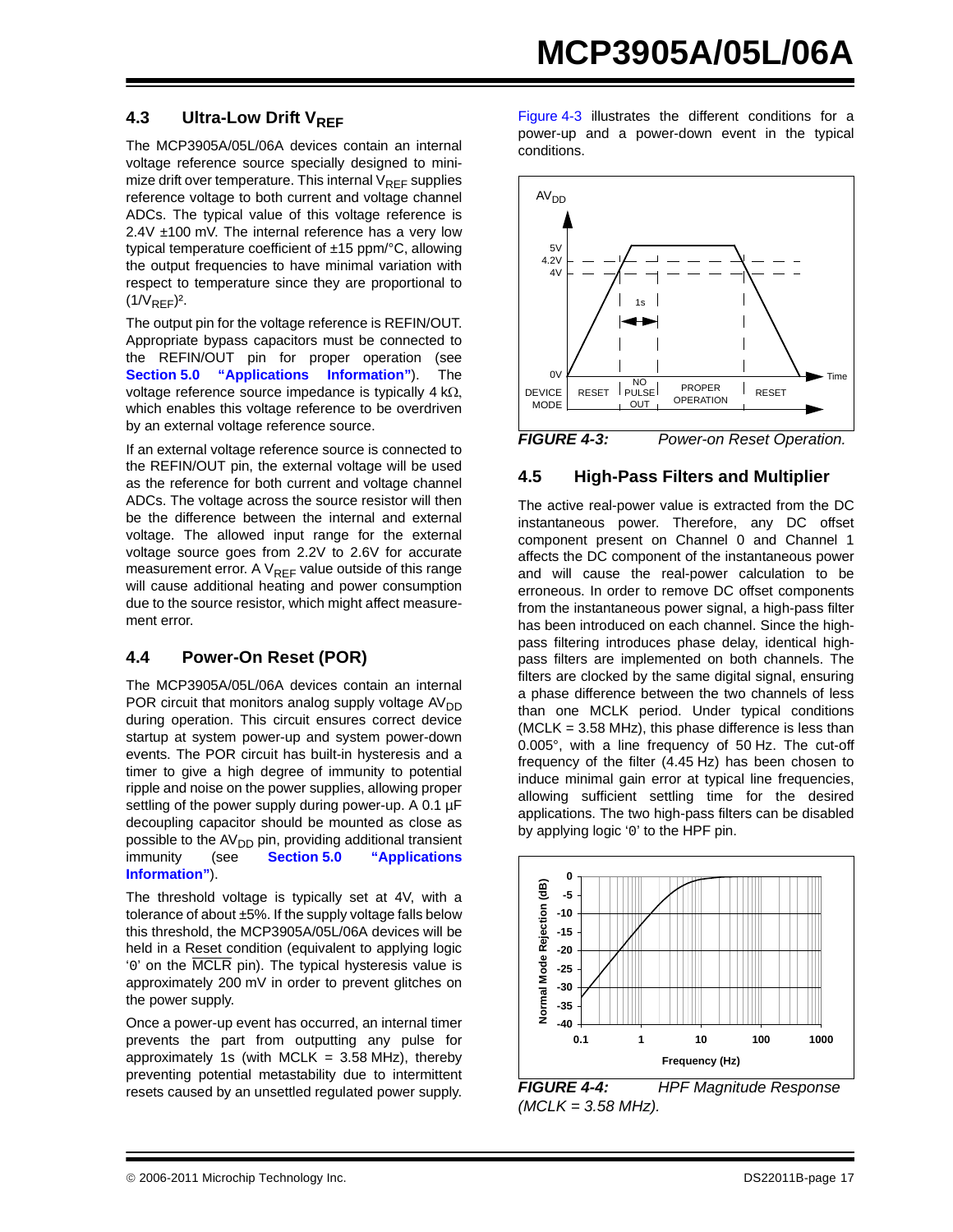The multiplier output gives the product of the two highpass filtered channels, corresponding to instantaneous real power. Multiplying two sine wave signals by the same ω frequency gives a DC component and a 2ω component. The instantaneous power signal contains the real power of its DC component, while also containing 2ω components coming from the line frequency multiplication. These 2ω components come for the line frequency (and its harmonics) and must be removed in order to extract the real-power information. This is accomplished using the low-pass filter and DTF converter.

#### <span id="page-17-3"></span>**4.6 Low-Pass Filter and DTF Converter**

The MCP3905A/05L/06A low-pass filter is a first-order IIR filter that extracts the active real-power information (DC component) from the instantaneous power signal. The magnitude response of this filter is detailed in [Figure 4-5](#page-17-2). Due to the fact that the instantaneous power signal has harmonic content (coming from the  $2\omega$ components of the inputs), and since the filter is not ideal, there will be some ripple at the output of the lowpass filter at the harmonics of the line frequency.

The cut-off frequency of the filter (8.9 Hz) has been chosen to have sufficient rejection for commonly-used line frequencies (50 Hz and 60 Hz). With a standard input clock (MCLK =  $3.58$  MHz) and a  $50$  Hz line frequency, the rejection of the  $2\omega$  component (100 Hz) will be more than 20 dB. This equates to a 2ω component containing 10 times less power than the main DC component (i.e., the average active real power).



<span id="page-17-2"></span>*FIGURE 4-5: LPF Magnitude Response (MCLK = 3.58 MHz).*

The output of the low-pass filter is accumulated in the digital-to-frequency converter. This accumulation is compared to a different digital threshold for  $F<sub>OUT0/1</sub>$ and HF $_{\text{OUT}}$ , representing a quantity of real energy measured by the part. Every time the digital threshold on  $F<sub>OUT0/1</sub>$  or H $F<sub>OUT</sub>$  is crossed, the part will output a pulse (See Section 4.7 "F<sub>OUT0/1</sub> and HF<sub>OUT</sub> Output **[Frequencies"](#page-17-1)**).

The equivalent quantity of real energy required to output a pulse is much larger for the  $F<sub>OUT0/1</sub>$  outputs than the HF $_{\text{OUT}}$ . This is such that the integration period for the  $F<sub>OUT0/1</sub>$  outputs is much larger. This larger integration period acts as another low-pass filter so that the output ripple due to the  $2\omega$  components is minimal. However, these components are not totally removed, since realized low-pass filters are never ideal. This will create a small jitter in the output frequency. Averaging the output pulses with a counter or a MCU in the application will then remove the small sinusoidal content of the output frequency and filter out the remaining 2ω ripple.

 $HF<sub>OUT</sub>$  is intended to be used for calibration purposes due to its instantaneous power content. The shorter integration period of HF<sub>OUT</sub> demands that the  $2\omega$ component be given more attention. Since a sinusoidal signal average is zero, averaging the  $HF_{\text{OUT}}$  signal in steady-state conditions will give the proper real energy value.

#### <span id="page-17-1"></span>**4.7** F<sub>OUT0/1</sub> and HF<sub>OUT</sub> Output **Frequencies**

The thresholds for the accumulated energy are different for  $F_{\text{OUT0/1}}$  and  $HF_{\text{OUT}}$  (i.e., they have different transfer functions). The  $F<sub>OUT0/1</sub>$  allowed output frequencies are quite low in order to allow superior integration time (see **[Section 4.6 "Low-Pass](#page-17-3)** [Filter and DTF Converter"](#page-17-3)). The F<sub>OUT0/1</sub> output frequency can be calculated with the following equation:

#### <span id="page-17-0"></span>**EQUATION 4-1: FOUT FREQUENCY OUTPUT EQUATION**

Where:

 $V_0$  is the RMS differential voltage on Channel 0  $V<sub>1</sub>$  is the RMS differential voltage on Channel 1 G is the PGA gain on Channel 0 (current channel)  $F<sub>C</sub>$  is the frequency constant selected  $V_{REF}$  is the voltage reference

 $F_{OUT}(Hz) = \frac{8.06 \times V_0 \times V_1 \times G \times F_C}{(V_{REF})^2}$ 

For a given DC input V, the DC and RMS values are equivalent. For a given AC input signal with peak-topeak amplitude of V, the equivalent RMS value is V/sqrt(2), assuming purely sinusoidal signals. Note that since the real power is the product of two RMS inputs, the output frequencies of AC signals are half of the DC inputs ones, again assuming purely sinusoidal AC signals. The constant  $F_C$  depends on the  $F<sub>OUT0</sub>$ and  $F<sub>OUT1</sub>$  digital settings. [Table 4-3](#page-18-1) shows  $F<sub>OUT0/1</sub>$ output frequencies for the different logic settings.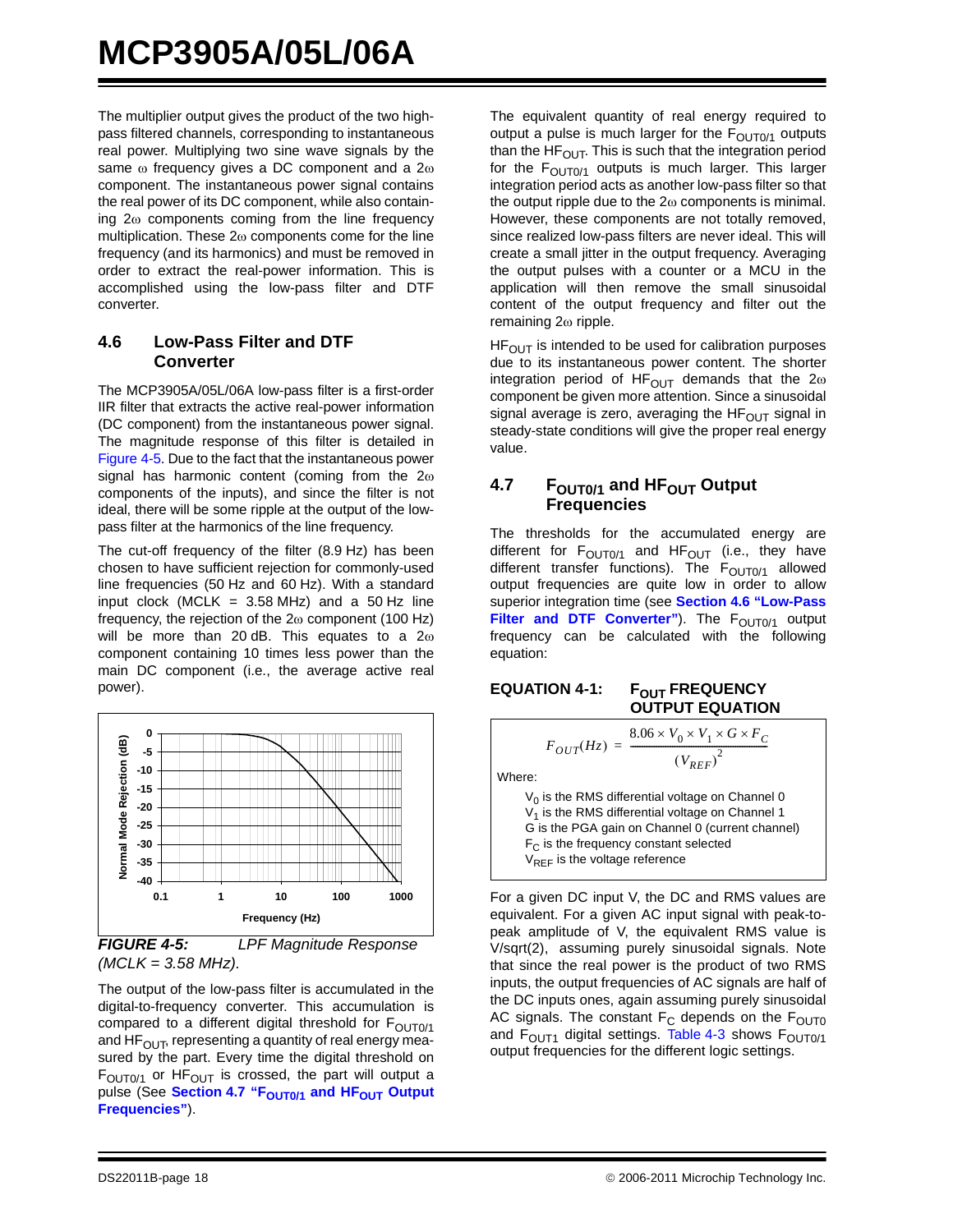The high-frequency output  $HF_{OUT}$  has lower integration times and, thus, higher frequencies. The output frequency value can be calculated with the following equation:

#### <span id="page-18-0"></span>**EQUATION 4-2: HF<sub>OUT</sub> FREQUENCY OUTPUT EQUATION**

$$
HF_{OUT}(Hz) = \frac{8.06 \times V_0 \times V_1 \times G \times HF_C}{(V_{REF})^2}
$$

Where:

 $V_0$  is the RMS differential voltage on channel 0  $V_1$  is the RMS differential voltage on channel 1 G is the PGA gain on channel 0 (current channel)  $HF_C$  is the frequency constant selected V<sub>REF</sub> is the voltage reference

The constant HF<sub>C</sub> depends on the  $F_{\text{OUT0}}$  and  $F_{\text{OUT1}}$ digital settings with the [Table 4-4.](#page-18-2)

The detailed timings of the output pulses are described in the **[Timing Characteristics](#page-4-3)** table (see **[Section 1.0](#page-2-7) ["Electrical Characteristics"](#page-2-7)** and [Figure 1-1](#page-5-0)).

#### 4.7.1 MINIMAL OUTPUT FREQUENCY FOR NO-LOAD THRESHOLD

The MCP3905A/05L/06A devices also include, on each output frequency, a no-load threshold circuit that will eliminate any creep effects in the meter. The outputs will not show any pulse if the output frequency falls below the no-load threshold. The minimum output frequency on  $F<sub>OUT0/1</sub>$  and  $HF<sub>OUT</sub>$  is equal to 0.0015% of the maximum output frequency (respectively  $F_C$  and  $HF_C$ ) for each of the F2, F1 and F0 selections (see [Table 4-3](#page-18-1) and [Table 4-4\)](#page-18-2); except when F2, F1,  $FO = 011$ . In this last configuration, the no-load threshold feature is disabled. The selection of  $F_C$  will determine the start-up current load. In order to respect the IEC standards requirements, the meter will have to be designed to allow start-up currents compatible with the standards by choosing the FC value matching these requirements. For additional applications information on no-load threshold, startup current and other meter design points, refer to AN994, *"IEC Compliant Active Energy Meter Design Using The MCP3905/6*", (DS00994).

<span id="page-18-1"></span>

| <b>TABLE 4-3:</b> |  | <b>MCP3905L OUTPUT FREQUENCY SETTINGS</b> |  |
|-------------------|--|-------------------------------------------|--|
|                   |  |                                           |  |

| F <sub>2</sub> | F <sub>1</sub> | F <sub>0</sub> | $HF_C$                      | $HF_C(Hz)$    | $HF_C$ (Hz),<br><b>MCLK=3.58 MHz</b> | $HF_{\text{OUT}}(Hz)$ ,<br>w/ full scale<br><b>AC</b> inputs | $F_C$ (Hz)           | $F_C$ (Hz),<br><b>MCLK=3.58 MHz</b> |
|----------------|----------------|----------------|-----------------------------|---------------|--------------------------------------|--------------------------------------------------------------|----------------------|-------------------------------------|
| $\Omega$       | $\Omega$       | $\Omega$       | $64X$ F <sub>c</sub>        | $MCLK/2^{15}$ | 109.25                               | 23.71                                                        | $MCLK/2^{21}$        | 1.71                                |
| $\Omega$       | $\Omega$       | $\mathbf{1}$   | 32XF <sub>c</sub>           | $MCLK/2^{15}$ | 109.25                               | 23.71                                                        | $MCLK/2^{20}$        | 3.41                                |
| $\mathbf 0$    |                | 0              | $16XF_C$                    | $MCLK/2^{15}$ | 109.25                               | 23.71                                                        | $MCLK/2^{19}$        | 6.83                                |
| $\Omega$       |                | $\mathbf{1}$   | $2048\times$ F <sub>C</sub> | $MCLK/2^7$    | 27968.75                             | 6070.12                                                      | $MCLK/2^{18}$        | 13.66                               |
| $\mathbf{1}$   | $\Omega$       | $\Omega$       | $8\times F_C$               | $MCLK/2^{16}$ | 54.62                                | 11.85                                                        | $MCLK/2^{19}$        | 6.83                                |
| $\mathbf{1}$   | $\Omega$       | $\mathbf{1}$   | $64XF_C$                    | $MCLK/2^{16}$ | 54.62                                | 11.85                                                        | MCLK/2 <sup>22</sup> | 0.85                                |
| $\mathbf{1}$   |                | $\Omega$       | $32\times F_C$              | $MCLK/2^{16}$ | 54.62                                | 11.85                                                        | MCLK/2 <sup>21</sup> | 1.71                                |
| 1              |                | 1              | $16XF_C$                    | $MCLK/2^{16}$ | 54.62                                | 11.85                                                        | $MCLK/2^{20}$        | 3.41                                |

<span id="page-18-2"></span>

|  | <b>TABLE 4-4:</b> | MCP3905A/06A OUTPUT FREQUENCY SETTINGS |
|--|-------------------|----------------------------------------|
|--|-------------------|----------------------------------------|

| F <sub>2</sub> | F <sub>1</sub> | F0           | HF <sub>C</sub>             | $HF_C(Hz)$           | $HF_C$ (Hz),<br><b>MCLK=3.58 MHz</b> | $HF_{\text{OUT}}(Hz)$ ,<br>w/ full scale<br><b>AC</b> inputs | $F_C$ (Hz)           | $F_C$ (Hz),<br>MCLK=3.58 MHz |
|----------------|----------------|--------------|-----------------------------|----------------------|--------------------------------------|--------------------------------------------------------------|----------------------|------------------------------|
| $\Omega$       | $\Omega$       | $\Omega$     | $64X$ $Fc$                  | $MCLK/2^{15}$        | 109.25                               | 23.71                                                        | $MCLK/2^{21}$        | 1.71                         |
| $\Omega$       | $\Omega$       | 1            | 32XF <sub>c</sub>           | $MCLK/2^{15}$        | 109.25                               | 23.71                                                        | $MCLK/2^{20}$        | 3.41                         |
| $\mathbf 0$    |                | $\Omega$     | $16XF_C$                    | $MCLK/2^{15}$        | 109.25                               | 23.71                                                        | $MCLK/2^{19}$        | 6.83                         |
| $\Omega$       | $\mathbf{1}$   | $\mathbf{1}$ | $2048\times$ F <sub>C</sub> | $MCLK/2^7$           | 27968.75                             | 6070.12                                                      | $MCLK/2^{18}$        | 13.66                        |
| $\mathbf{1}$   | $\Omega$       | $\Omega$     | $128XF_C$                   | MCLK/2 <sup>14</sup> | 219.51                               | 47.42                                                        | MCLK/2 <sup>21</sup> | 1.71                         |
| 1              | $\Omega$       | 1            | $64XF_C$                    | MCLK/2 <sup>14</sup> | 219.51                               | 47.42                                                        | $MCLK/2^{20}$        | 3.41                         |
| $\mathbf{1}$   | $\mathbf{1}$   | $\Omega$     | $32\times F_C$              | $MCLK/2^{14}$        | 219.51                               | 47.42                                                        | $MCLK/2^{19}$        | 6.83                         |
| $\mathbf 1$    |                |              | $16XF_C$                    | MCLK/2 <sup>14</sup> | 219.51                               | 47.42                                                        | $MCLK/2^{18}$        | 13.66                        |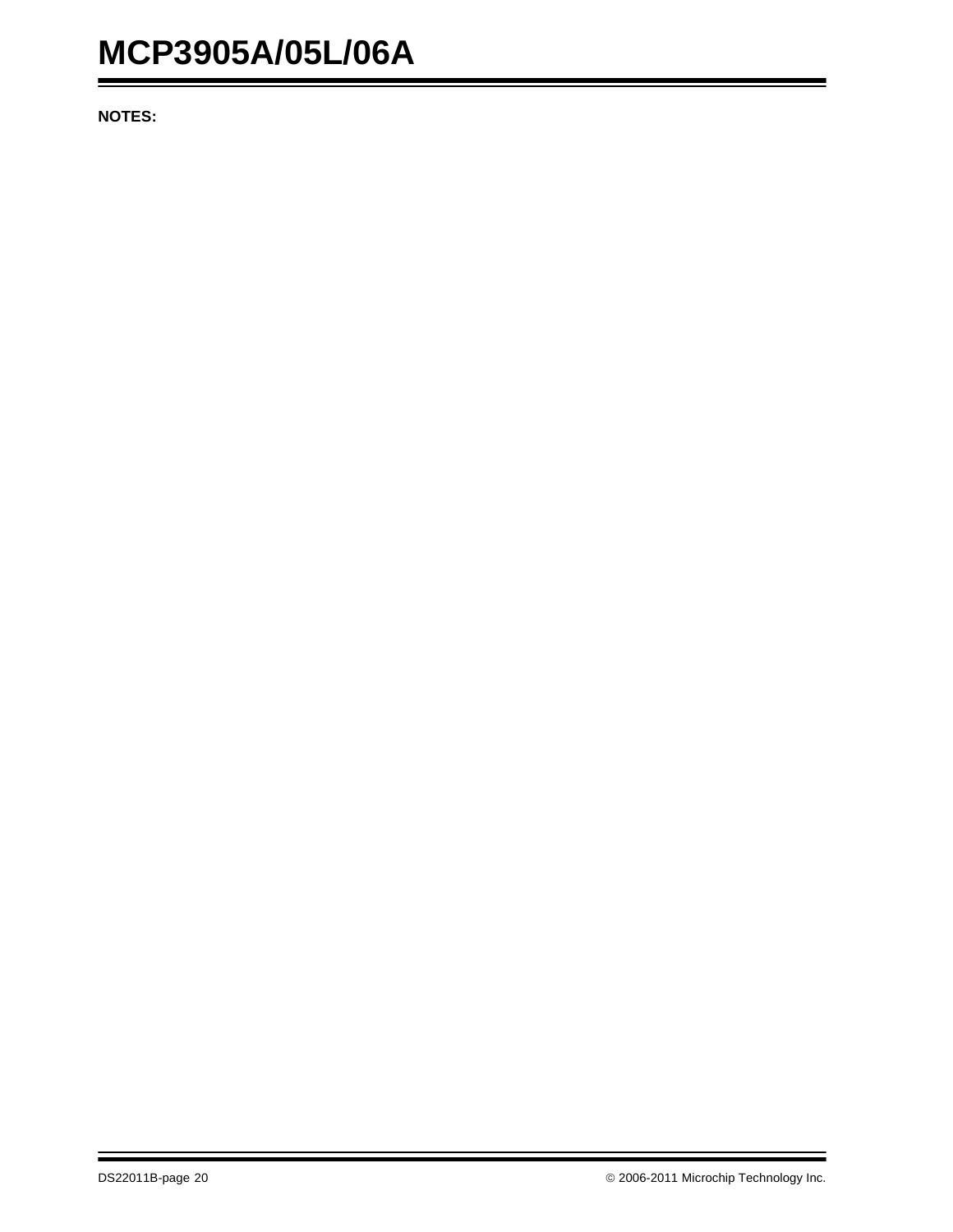#### <span id="page-20-0"></span>**5.0 APPLICATIONS INFORMATION**

#### **5.1 Meter Design using the MCP3905A/05L/06A**

For all applications information, refer to AN994, *"IEC Compliant Active Energy Meter Design Using The MCP3905/6*" (DS00994). This application note includes all required energy meter design information, including the following:

- Meter rating and current sense choices
- Shunt design
- PGA selection
- F2, F1, F0 selection
- Meter calibration
- Anti-aliasing filter design
- Compensation for parasitic shunt inductance
- EMC design
- Power supply design
- No-Load threshold
- Start-up current
- Accuracy Testing Results from MCP3905-based meter
- EMC Testing Results from MCP3905-based meter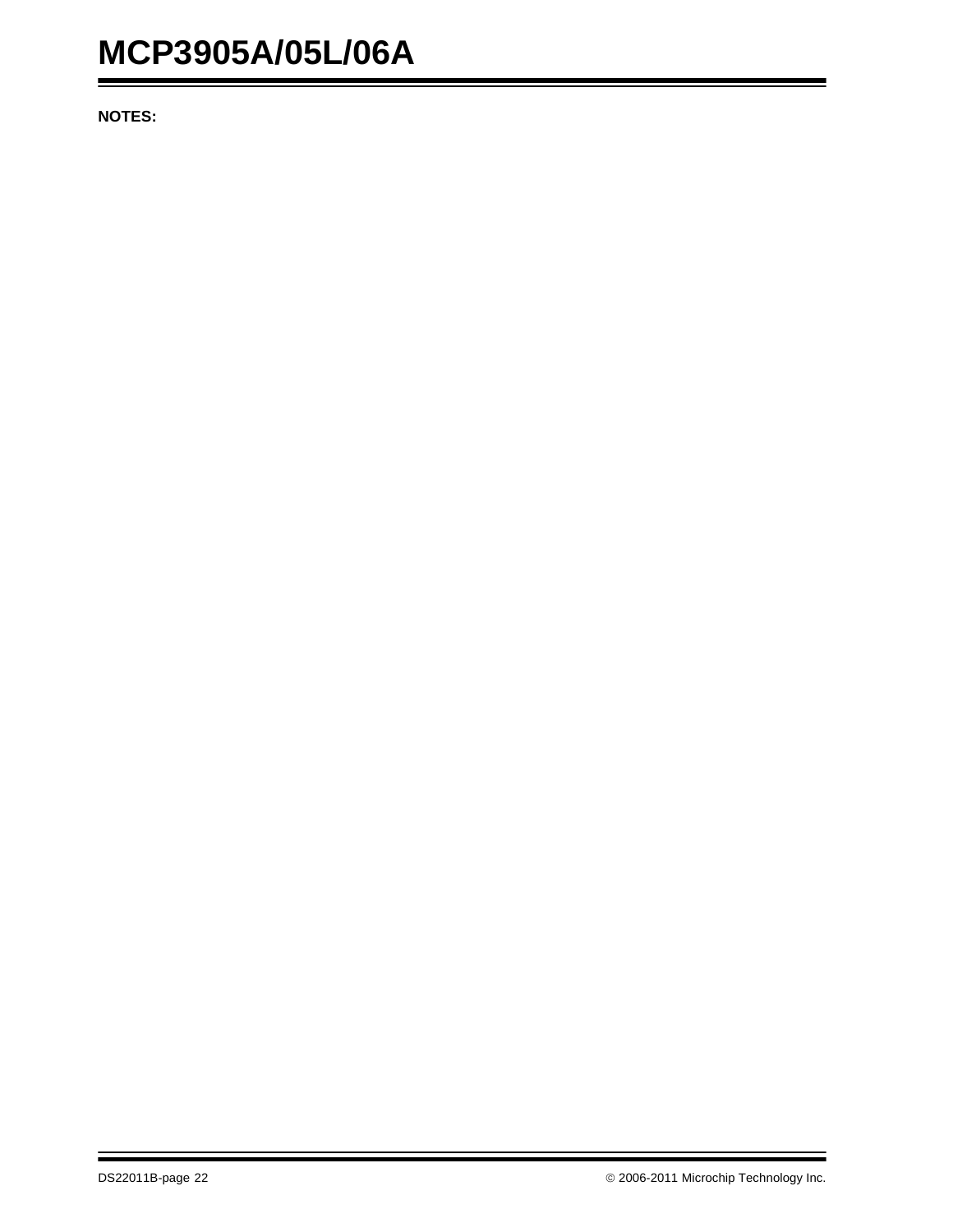#### <span id="page-22-0"></span>**6.0 PACKAGING INFORMATION**

#### **6.1 Package Marking Information**





|       | Y<br>YY<br><b>WW</b><br><b>NNN</b><br>(e3)<br>$\star$                                                                                                                                                         | <b>Legend:</b> XXX Customer-specific information<br>Year code (last digit of calendar year)<br>Year code (last 2 digits of calendar year)<br>Week code (week of January 1 is week '01')<br>Alphanumeric traceability code<br>Pb-free JEDEC designator for Matte Tin (Sn)<br>This package is Pb-free. The Pb-free JEDEC designator $(63)$<br>can be found on the outer packaging for this package. |  |  |
|-------|---------------------------------------------------------------------------------------------------------------------------------------------------------------------------------------------------------------|---------------------------------------------------------------------------------------------------------------------------------------------------------------------------------------------------------------------------------------------------------------------------------------------------------------------------------------------------------------------------------------------------|--|--|
| Note: | In the event the full Microchip part number cannot be marked on one line, it will<br>be carried over to the next line, thus limiting the number of available<br>characters for customer-specific information. |                                                                                                                                                                                                                                                                                                                                                                                                   |  |  |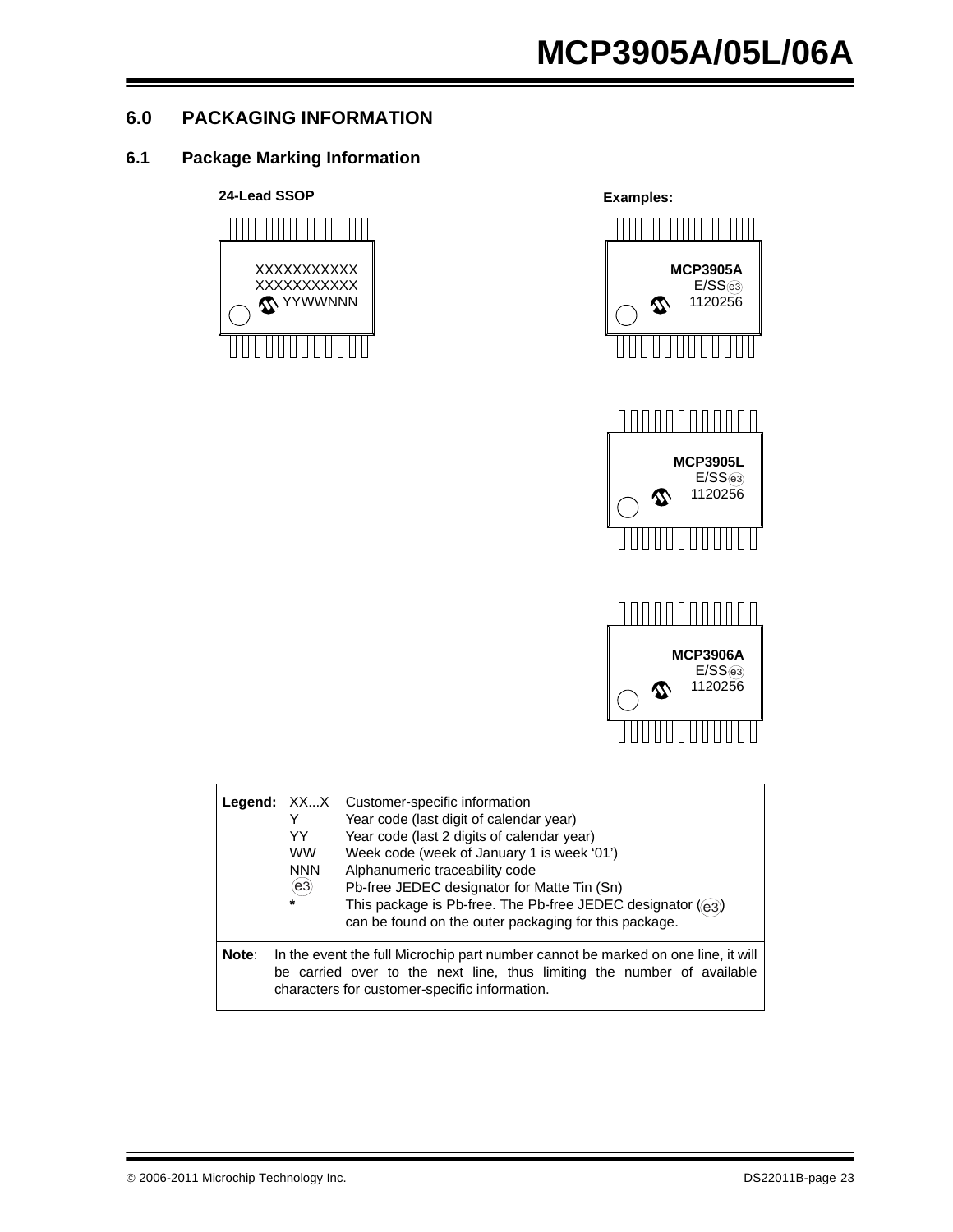#### 24-Lead Plastic Shrink Small Outline (SS) - 5.30 mm Body [SSOP]

Note: For the most current package drawings, please see the Microchip Packaging Specification located at http://www.microchip.com/packaging



|                                 | Units          |             |             | <b>MILLIMETERS</b> |  |  |
|---------------------------------|----------------|-------------|-------------|--------------------|--|--|
| <b>Dimension Limits</b>         |                | <b>MIN</b>  | <b>NOM</b>  | MAX                |  |  |
| Number of Pins                  | N              | 24          |             |                    |  |  |
| Pitch                           | е              |             | 0.65 BSC    |                    |  |  |
| <b>Overall Height</b>           | A              |             |             | 2.00               |  |  |
| <b>Molded Package Thickness</b> | A <sub>2</sub> | 1.65        | 1.75        | 1.85               |  |  |
| Standoff                        | A <sub>1</sub> | 0.05        |             |                    |  |  |
| Overall Width                   | E              | 7.40        | 7.80        | 8.20               |  |  |
| Molded Package Width            | E1             | 5.00        | 5.30        | 5.60               |  |  |
| Overall Length                  | D              | 7.90        | 8.20        | 8.50               |  |  |
| Foot Length                     | L              | 0.55        | 0.75        | 0.95               |  |  |
| Footprint                       | L1             | 1.25 REF    |             |                    |  |  |
| <b>Lead Thickness</b>           | c              | 0.09        |             | 0.25               |  |  |
| Foot Angle                      | φ              | $0^{\circ}$ | $4^{\circ}$ | $8^{\circ}$        |  |  |
| <b>Lead Width</b>               | b              | 0.22        |             | 0.38               |  |  |

#### Notes:

1. Pin 1 visual index feature may vary, but must be located within the hatched area.

2. Dimensions D and E1 do not include mold flash or protrusions. Mold flash or protrusions shall not exceed 0.20 mm per side.

- 3. Dimensioning and tolerancing per ASME Y14.5M.
	- BSC: Basic Dimension. Theoretically exact value shown without tolerances.

REF: Reference Dimension, usually without tolerance, for information purposes only.

Microchip Technology Drawing C04-132B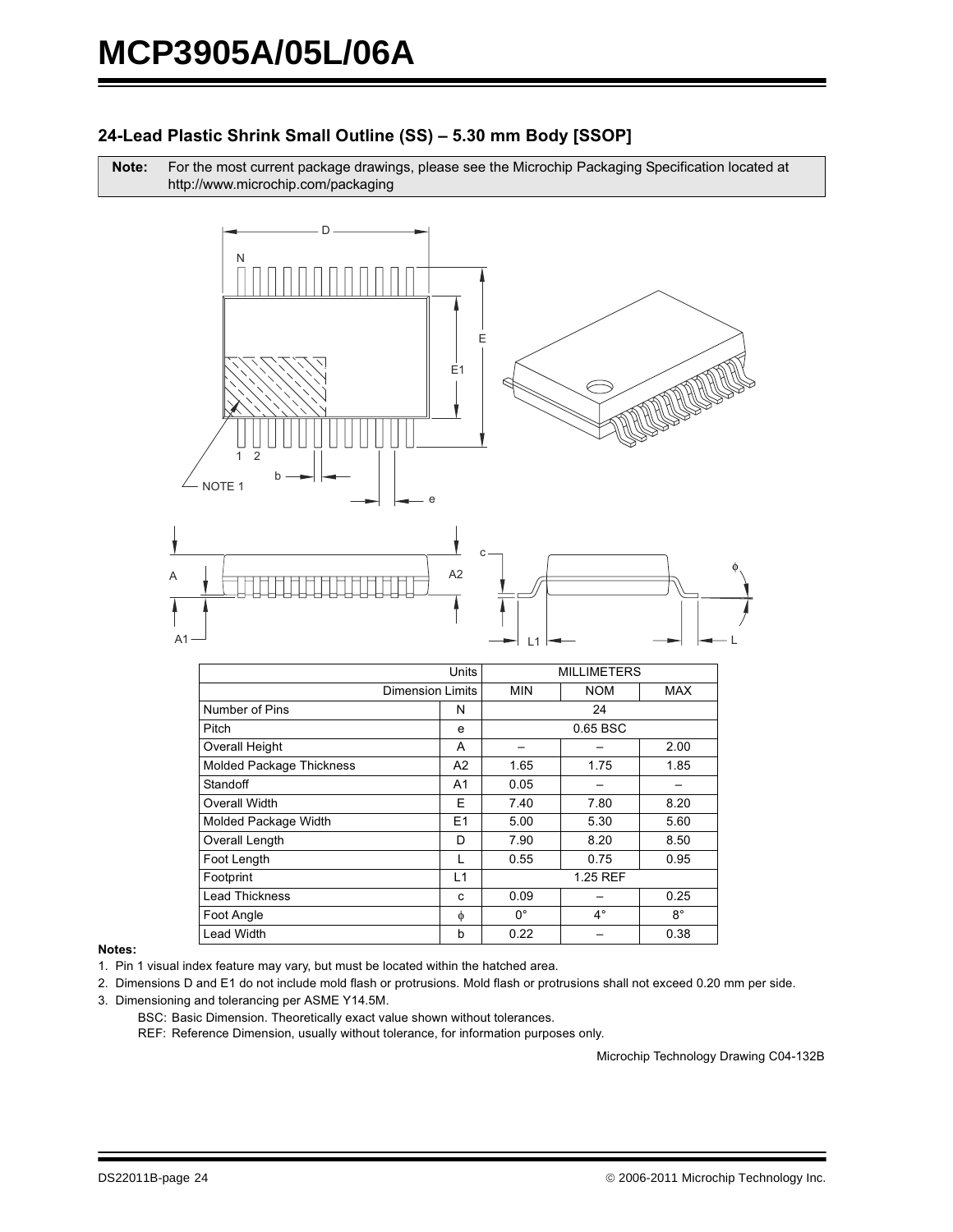24 Lead Plastic Shrink Small Outline (SS) - 5.30 mm Body [SSOP]

**Note:** For the most current package drawings, please see the Microchip Packaging Specification located at http://www.microchip.com/packaging



|                            | <b>MILLIMETERS</b> |            |            |      |
|----------------------------|--------------------|------------|------------|------|
| Dimension Limits           | MIN                | <b>NOM</b> | <b>MAX</b> |      |
| <b>Contact Pitch</b>       |                    |            | 0.65 BSC   |      |
| <b>Contact Pad Spacing</b> |                    |            | 7.20       |      |
| Contact Pad Width (X24)    | X1                 |            |            | 0.45 |
| Contact Pad Length (X24)   | V <sub>1</sub>     |            |            | 1.75 |
| Distance Between Pads      |                    | 0.20       |            |      |

Notes:

1. Dimensioning and tolerancing per ASME Y14 5M

BSC: Basic Dimension. Theoretically exact value shown without tolerances.

Microchip Technology Drawing No. C04-2132A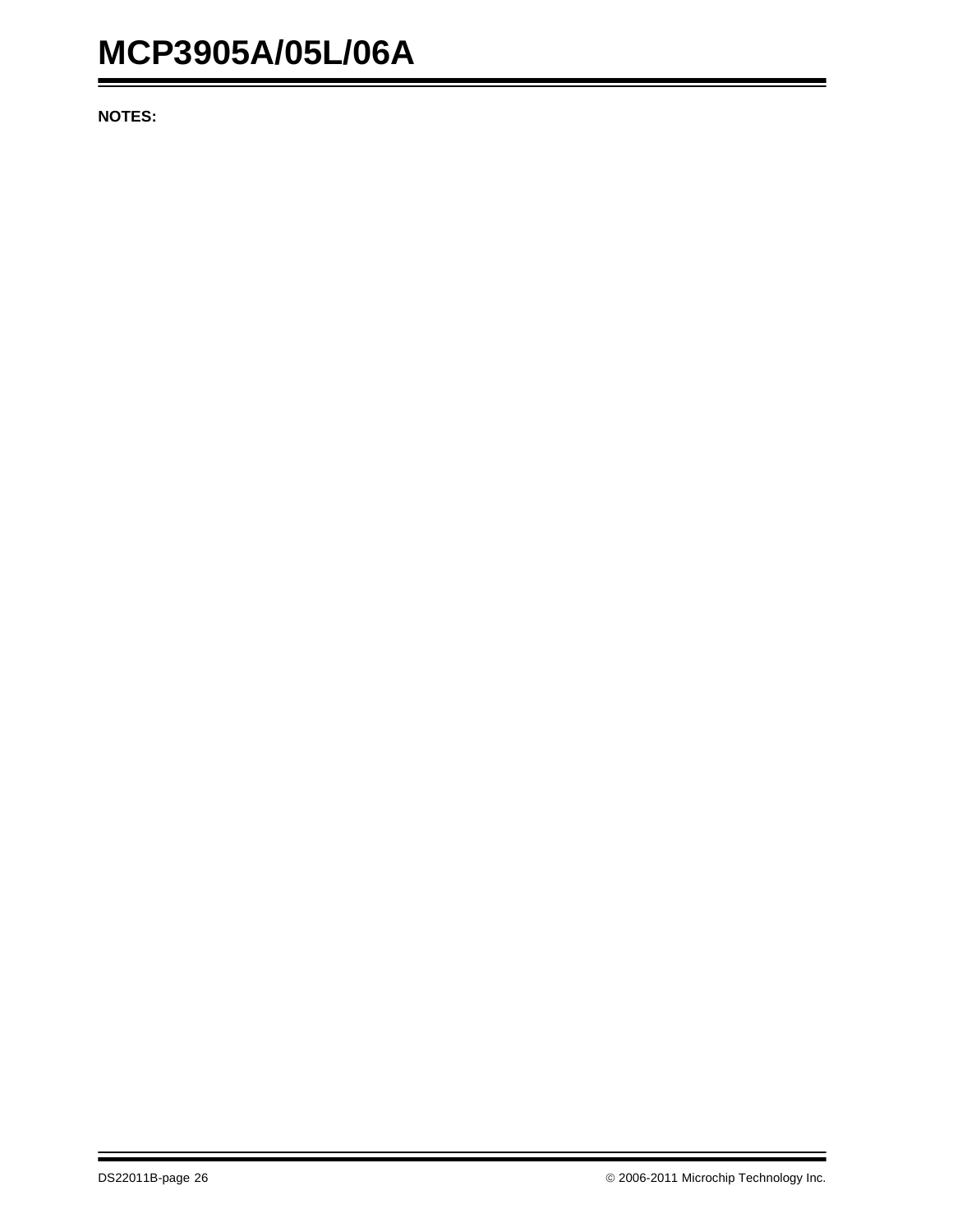#### **APPENDIX A: REVISION HISTORY**

#### **Revision B (July 2011)**

The following is the list of modifications:

- 1. Added Extended Temperature item to the [Features](#page-0-0) list.
- 2. Updated [Section 2.0, Typical Performance](#page-6-0) [Curves](#page-6-0) with new extended temperature graphics (Figure[s 2-11](#page-8-0) to [2-14\)](#page-8-1).
- 3. Updated [Section 6.0, Packaging Information](#page-22-0) to show the Land Pattern drawings.
- 4. Updated the [Product Identification System](#page-28-0) section with the Extended Temperature characteristic and examples.

#### **Revision A (September 2006)**

• Original Release of this Document.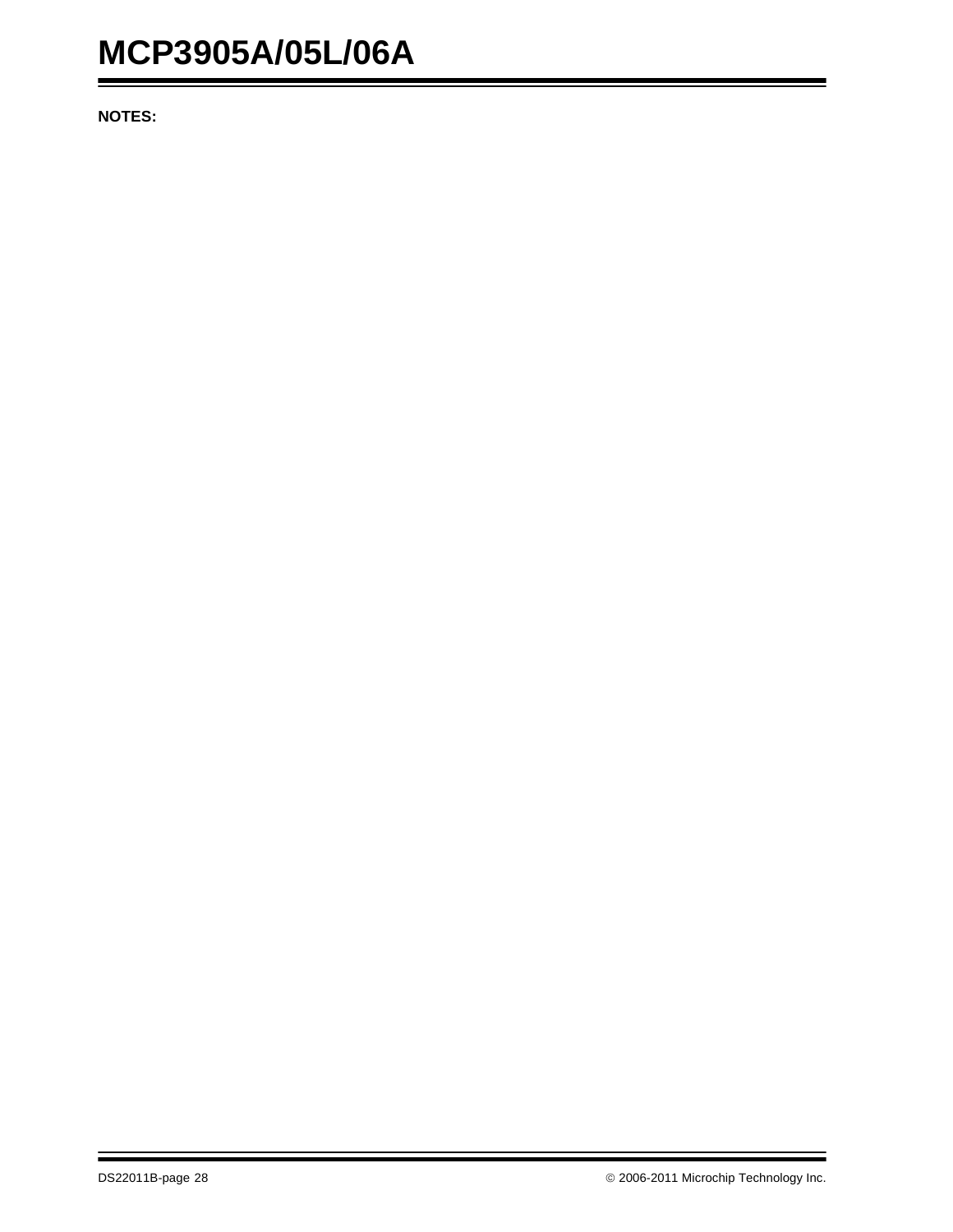#### <span id="page-28-0"></span>**PRODUCT IDENTIFICATION SYSTEM**

To order or obtain information, e.g., on pricing or delivery, refer to the factory or the listed sales office.

| PART NO.<br>IΧX<br><u>–x</u>                                                                                                   | <b>Examples:</b>                                                                 |
|--------------------------------------------------------------------------------------------------------------------------------|----------------------------------------------------------------------------------|
| <b>Device</b><br>Package<br><b>Temperature</b>                                                                                 | MCP3905A-E/SS: Extended Temperature,<br>a)<br>24LD SSOP.                         |
| Range<br>Device:<br>MCP3905A: Energy Metering IC                                                                               | MCP3905AT-E/SS: Tape and Reel,<br>b)<br>Extended Temperature,<br>24LD SSOP.      |
| MCP3905AT: Energy Metering IC (Tape and Reel)<br>MCP3905L: Energy Metering IC<br>MCP3905LT: Energy Metering IC (Tape and Reel) | MCP3905A-I/SS:<br>Industrial Temperature,<br>c)<br>24LD SSOP.                    |
| MCP3906A: Energy Metering IC<br>MCP3906AT: Energy Metering IC (Tape and Reel)                                                  | MCP3905AT-I/SS: Tape and Reel,<br>d)<br>Industrial Temperature,<br>24LD SSOP     |
| Temperature Range:<br>$= -40^{\circ}$ C to +125 $^{\circ}$ C<br>Е<br>$= -40^{\circ}$ C to +85 $^{\circ}$ C                     | MCP3905L-E/SS:<br><b>Extended Temperature,</b><br>a)<br>24LD SSOP.               |
| SS = Plastic Shrink Small Outline (209 mil Body), 24-lead<br>Package:                                                          | MCP3905LT-E/SS: Tape and Reel,<br>b)<br>Extended Temperature,<br>24LD SSOP.      |
|                                                                                                                                | MCP3905L-I/SS:<br>Industrial Temperature,<br>C)<br>24LD SSOP.                    |
|                                                                                                                                | MCP3905LT-I/SS:<br>Tape and Reel,<br>d)<br>Industrial Temperature,<br>24LD SSOP. |
|                                                                                                                                | MCP3906A-E/SS: Extended Temperature,<br>a)<br>24LD SSOP.                         |
|                                                                                                                                | MCP3906AT-E/SS: Tape and Reel,<br>b)<br>Extended Temperature,<br>24LD SSOP.      |
|                                                                                                                                | MCP3906A-I/SS:<br>Industrial Temperature,<br>C)<br>24LD SSOP.                    |
|                                                                                                                                | MCP3906AT-I/SS:<br>d)<br>Tape and Reel,<br>Industrial Temperature,<br>24LD SSOP. |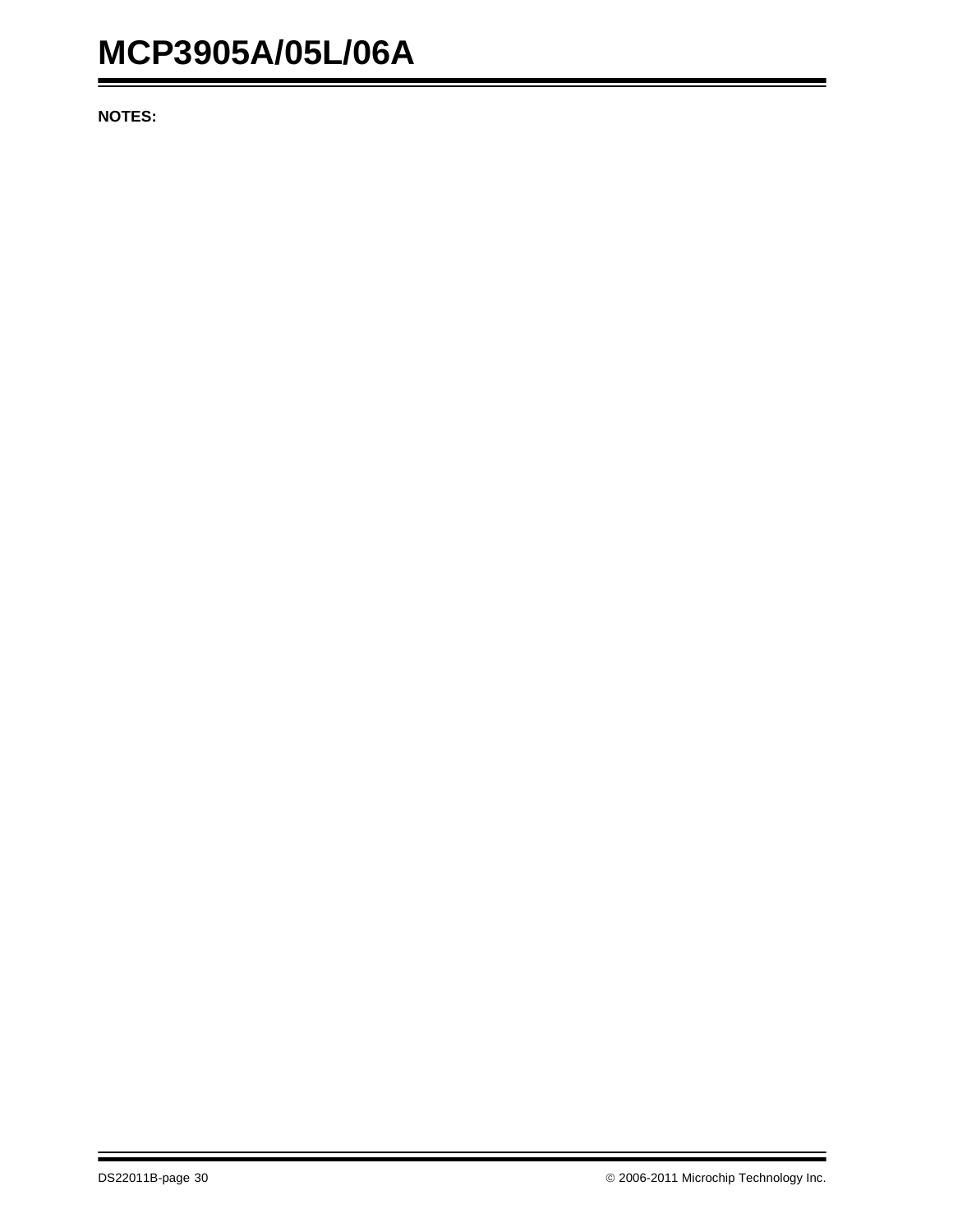#### **Note the following details of the code protection feature on Microchip devices:**

- Microchip products meet the specification contained in their particular Microchip Data Sheet.
- Microchip believes that its family of products is one of the most secure families of its kind on the market today, when used in the intended manner and under normal conditions.
- There are dishonest and possibly illegal methods used to breach the code protection feature. All of these methods, to our knowledge, require using the Microchip products in a manner outside the operating specifications contained in Microchip's Data Sheets. Most likely, the person doing so is engaged in theft of intellectual property.
- Microchip is willing to work with the customer who is concerned about the integrity of their code.
- Neither Microchip nor any other semiconductor manufacturer can guarantee the security of their code. Code protection does not mean that we are guaranteeing the product as "unbreakable."

Code protection is constantly evolving. We at Microchip are committed to continuously improving the code protection features of our products. Attempts to break Microchip's code protection feature may be a violation of the Digital Millennium Copyright Act. If such acts allow unauthorized access to your software or other copyrighted work, you may have a right to sue for relief under that Act.

Information contained in this publication regarding device applications and the like is provided only for your convenience and may be superseded by updates. It is your responsibility to ensure that your application meets with your specifications. MICROCHIP MAKES NO REPRESENTATIONS OR WARRANTIES OF ANY KIND WHETHER EXPRESS OR IMPLIED, WRITTEN OR ORAL, STATUTORY OR OTHERWISE, RELATED TO THE INFORMATION, INCLUDING BUT NOT LIMITED TO ITS CONDITION, QUALITY, PERFORMANCE, MERCHANTABILITY OR FITNESS FOR PURPOSE**.** Microchip disclaims all liability arising from this information and its use. Use of Microchip devices in life support and/or safety applications is entirely at the buyer's risk, and the buyer agrees to defend, indemnify and hold harmless Microchip from any and all damages, claims, suits, or expenses resulting from such use. No licenses are conveyed, implicitly or otherwise, under any Microchip intellectual property rights.

### **OUALITY MANAGEMENT SYSTEM CERTIFIED BY DNV**  $=$  ISO/TS 16949:2009 $=$

#### **Trademarks**

The Microchip name and logo, the Microchip logo, dsPIC, KEELOQ, KEELOQ logo, MPLAB, PIC, PICmicro, PICSTART, PIC<sup>32</sup> logo, rfPIC and UNI/O are registered trademarks of Microchip Technology Incorporated in the U.S.A. and other countries.

FilterLab, Hampshire, HI-TECH C, Linear Active Thermistor, MXDEV, MXLAB, SEEVAL and The Embedded Control Solutions Company are registered trademarks of Microchip Technology Incorporated in the U.S.A.

Analog-for-the-Digital Age, Application Maestro, chipKIT, chipKIT logo, CodeGuard, dsPICDEM, dsPICDEM.net, dsPICworks, dsSPEAK, ECAN, ECONOMONITOR, FanSense, HI-TIDE, In-Circuit Serial Programming, ICSP, Mindi, MiWi, MPASM, MPLAB Certified logo, MPLIB, MPLINK, mTouch, Omniscient Code Generation, PICC, PICC-18, PICDEM, PICDEM.net, PICkit, PICtail, REAL ICE, rfLAB, Select Mode, Total Endurance, TSHARC, UniWinDriver, WiperLock and ZENA are trademarks of Microchip Technology Incorporated in the U.S.A. and other countries.

SQTP is a service mark of Microchip Technology Incorporated in the U.S.A.

All other trademarks mentioned herein are property of their respective companies.

© 2011, Microchip Technology Incorporated, Printed in the U.S.A., All Rights Reserved.



#### ISBN: 978-1-61341-410-1

*Microchip received ISO/TS-16949:2009 certification for its worldwide headquarters, design and wafer fabrication facilities in Chandler and Tempe, Arizona; Gresham, Oregon and design centers in California and India. The Company's quality system processes and procedures are for its PIC® MCUs and dsPIC® DSCs, KEELOQ® code hopping devices, Serial EEPROMs, microperipherals, nonvolatile memory and analog products. In addition, Microchip's quality system for the design and manufacture of development systems is ISO 9001:2000 certified.*